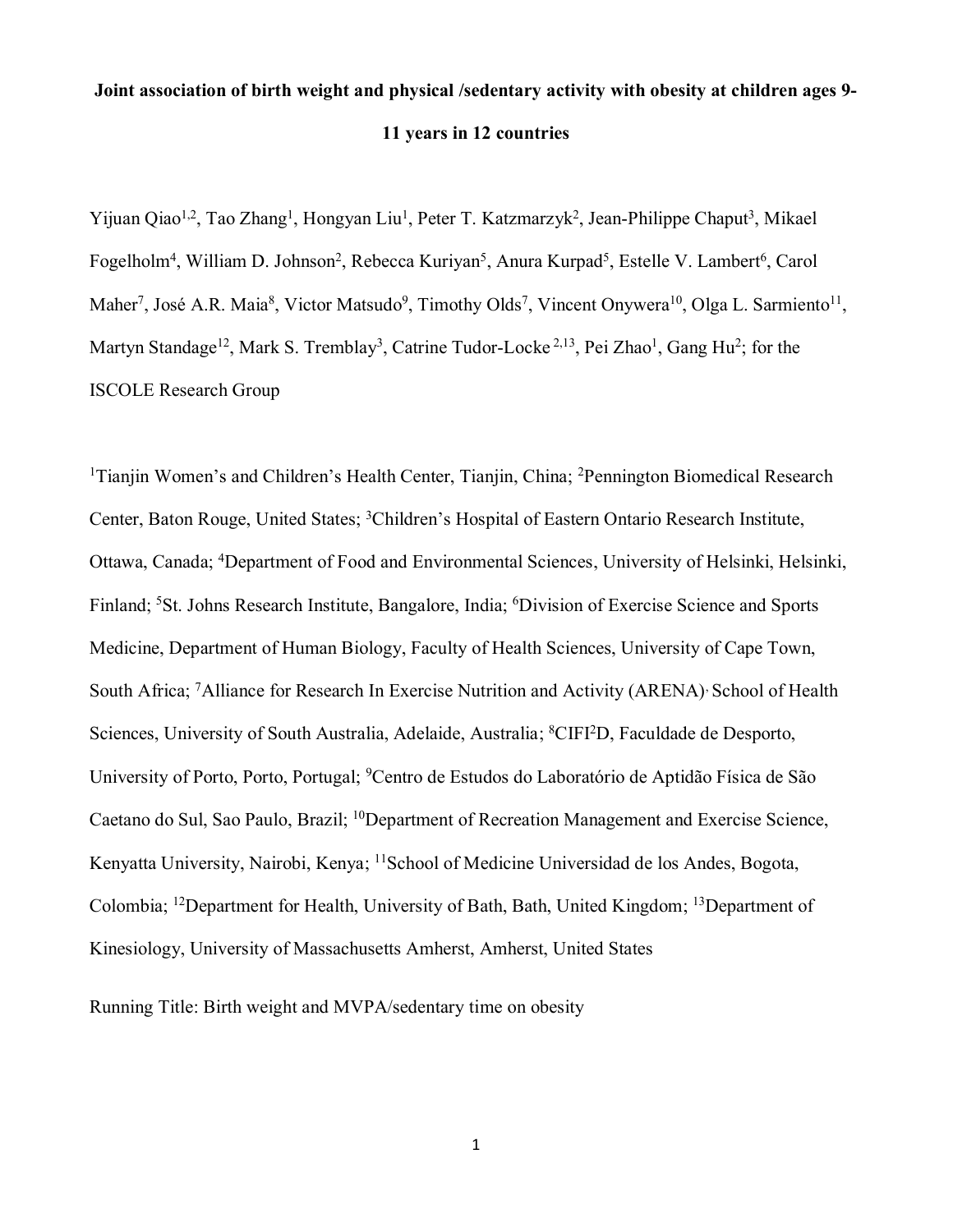Address for correspondence: Gang Hu, PhD, Chronic Disease Epidemiology Laboratory, Pennington Biomedical Research Center, 6400 Perkins Road, Baton Rouge, LA 70808, Tel: 225-763-3053, Fax: 225-763-3009, Email: [gang.hu@pbrc.edu](mailto:gang.hu@pbrc.edu)

**Funding/Support:** ISCOLE was funded by The Coca-Cola Company. Dr. Hu was supported by grant from the National Institute of Diabetes and Digestive and Kidney Diseases of the National Institutes of Health under Award Number R01DK100790. The funder had no role in the design and conduct of the study; collection, management, analysis and interpretation of the data; and preparation, review or approval of the manuscript.

## **Conflict of Interest Statement:**

The authors reported no other potential conflicts of interest.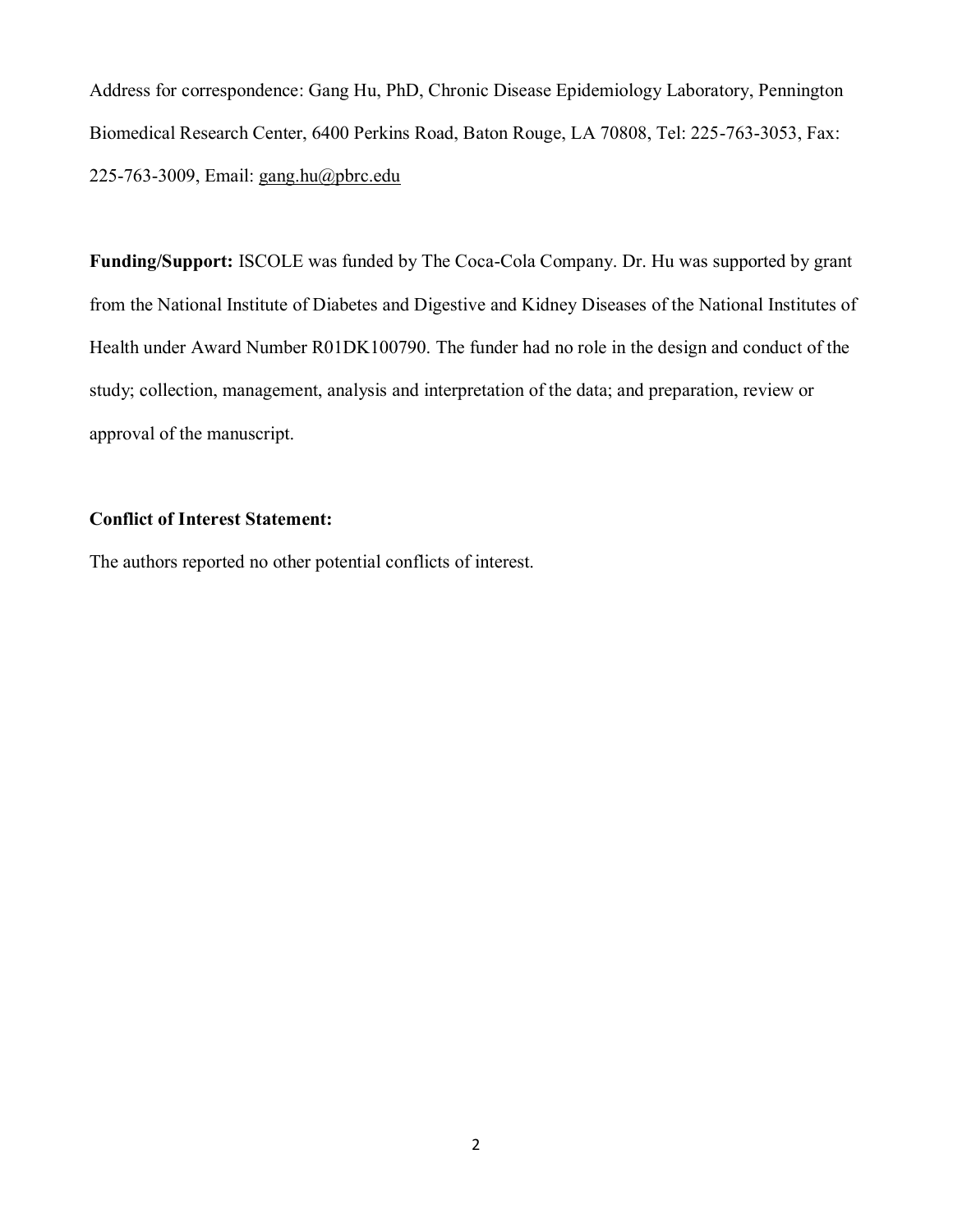What is already known about this subject?

Childhood obesity is potentially affected by many lifestyle factors, including moderate-to-vigorous physical activity (MVPA) and sedentary behaviors.

Several studies have shown that high birth weight is associated with higher levels of body weight or obesity in childhood

What does this study add?

This study examined the cross-sectional joint association of birth weight and objectively determined physical activity/sedentary behavior with the odds of obesity in 9-11 year old children from 12 countries.

We found that high MVPA is more important than high birth weight in determining obesity in 9-11 years old children.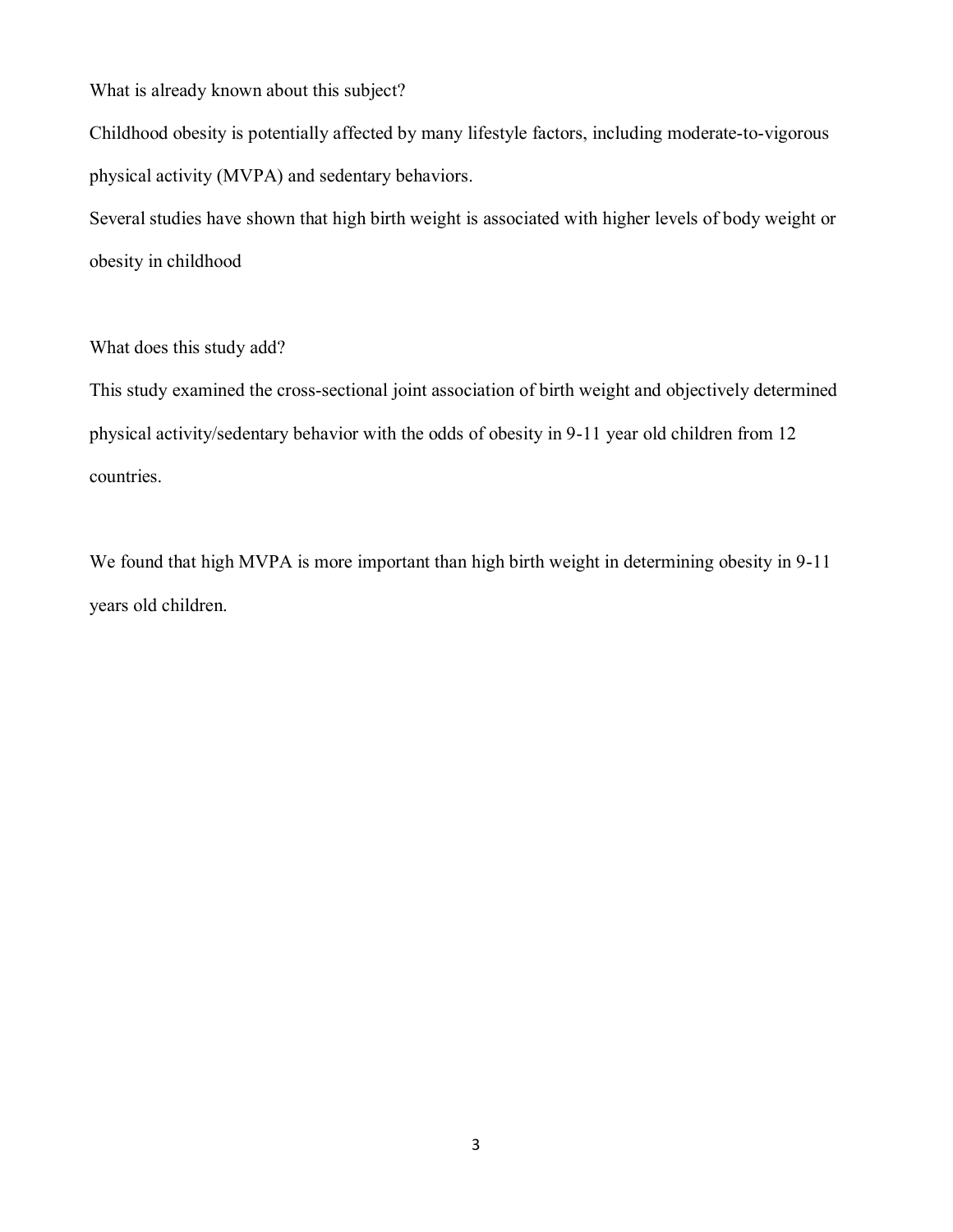#### **Abstract**

**Objective:** To examine the joint association of birth weight and physical/sedentary activity time with obesity in 12 countries.

**Methods:** A cross-sectional study of 5,088 children aged 9-11 years was conducted. Birth weight was recalled by parents or guardians. Moderate-to-vigorous physical activity (MVPA) and sedentary behavior were objectively measured using accelerometry.

**Results:** The association of birth weight with the odds of obesity, central obesity and high body fat was significant among children with either low MVPA or high sedentary time but not among children with either high MVPA or low sedentary time. In comparison with children with normal birth weight and high MVPA, children with high birth weight and low MVPA showed 4.48-5.18 fold higher odds of obesity, central obesity, and high body fat; children with normal birth weight and low MVPA showed 3.00-3.30 fold higher odds of obesity, central obesity, and high body fat, and children with high birth weight and high MVPA showed 1.16-1.68 fold higher odds of obesity, central obesity, and high body fat.

**Conclusions:** High MVPA is more important than high birth weight as a correlate of obesity in children.

**Keywords** Birth weight, physical activity, sedentary lifestyle, obesity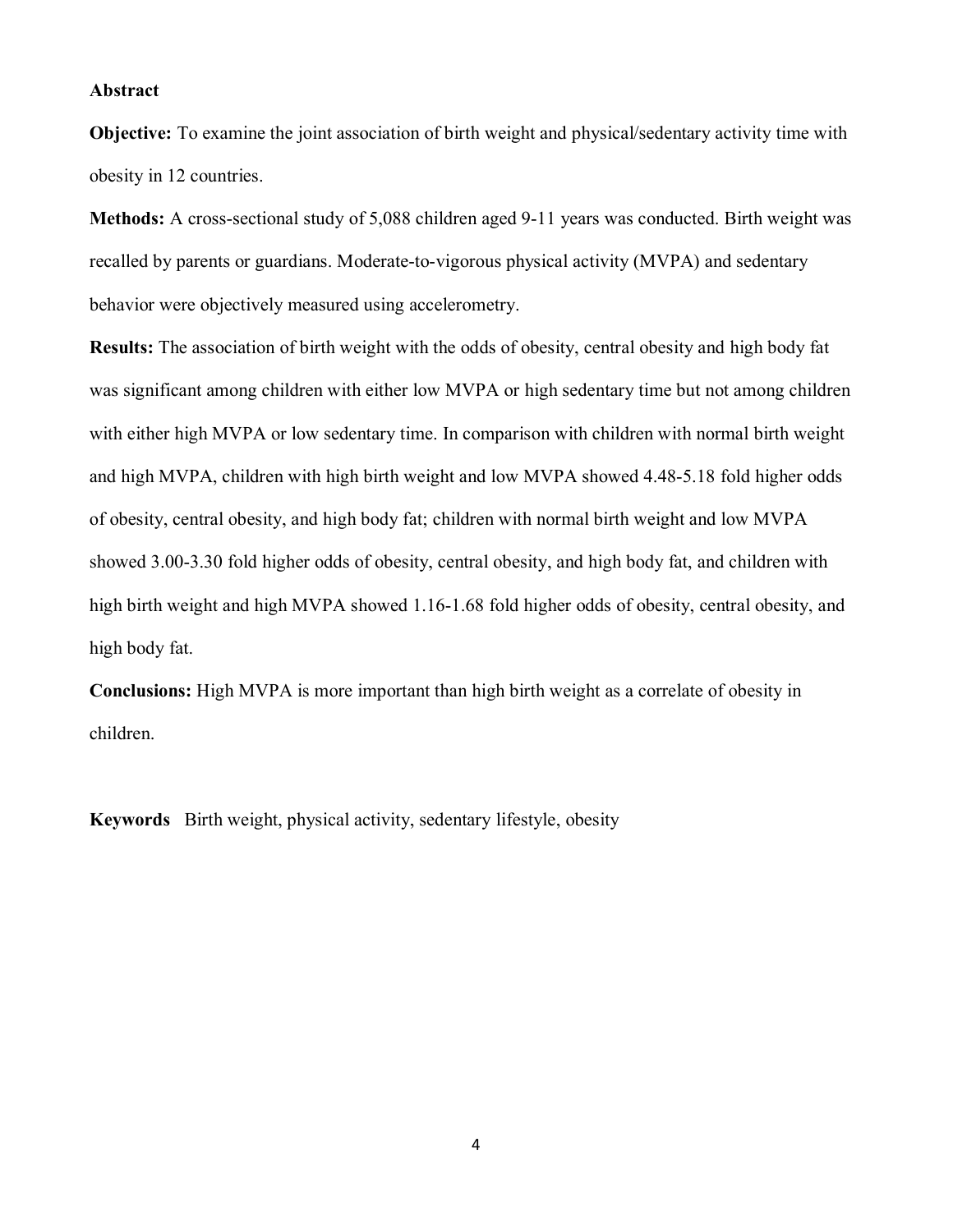#### **Introduction**

Obesity is an important lifestyle-related public health problem worldwide [\(1\)](#page-14-0). The prevalence of childhood obesity has risen dramatically during the past few decades [\(2\)](#page-14-1). Obesity has negative health impacts in childhood and later in life, as people with obesity experience adverse outcomes including hypertension, early markers of cardiovascular disease, insulin resistance and adverse psychological effects [\(3\)](#page-14-2).

Childhood obesity is potentially affected by many lifestyle factors, including moderate-to-vigorous physical activity(MVPA) and sedentary behaviors [\(4\)](#page-14-3). It has been shown that engaging in regular physical activity can reduce the risks of coronary heart disease, stroke, diabetes, and several types of cancer [\(5\)](#page-14-4). Additionally, physical activity is a key determinant of daily energy expenditure, and thus is fundamental to energy balance and weight control [\(5\)](#page-14-4). The available evidence from prospective studies suggests that increased physical activity, MVPA, and decreased sedentary behaviour are protective against relative gains in adiposity during childhood and adolescence [\(6\)](#page-14-5).

Birth weight reflects the product of the growth trajectory during foetal life. Several studies have shown that high birth weight is associated with higher levels of body weight or obesity in childhood [\(7,](#page-14-6) [8,](#page-14-7) [9,](#page-14-8) [10\)](#page-14-9). However, few studies have assessed the modifying effects of children's physical activity on the association between birth weight and subsequent obesity in childhood [\(11,](#page-14-10) [12,](#page-15-0) [13\)](#page-15-1) or adulthood [\(14,](#page-15-2) [15,](#page-15-3) [16\)](#page-15-4). The aim of the present study was to examine the cross-sectional joint association of birth weight and objectively determined physical activity/sedentary behavior with the odds of obesity in 9-11 year old children from 12 countries.

#### **Methods**

#### *Study design*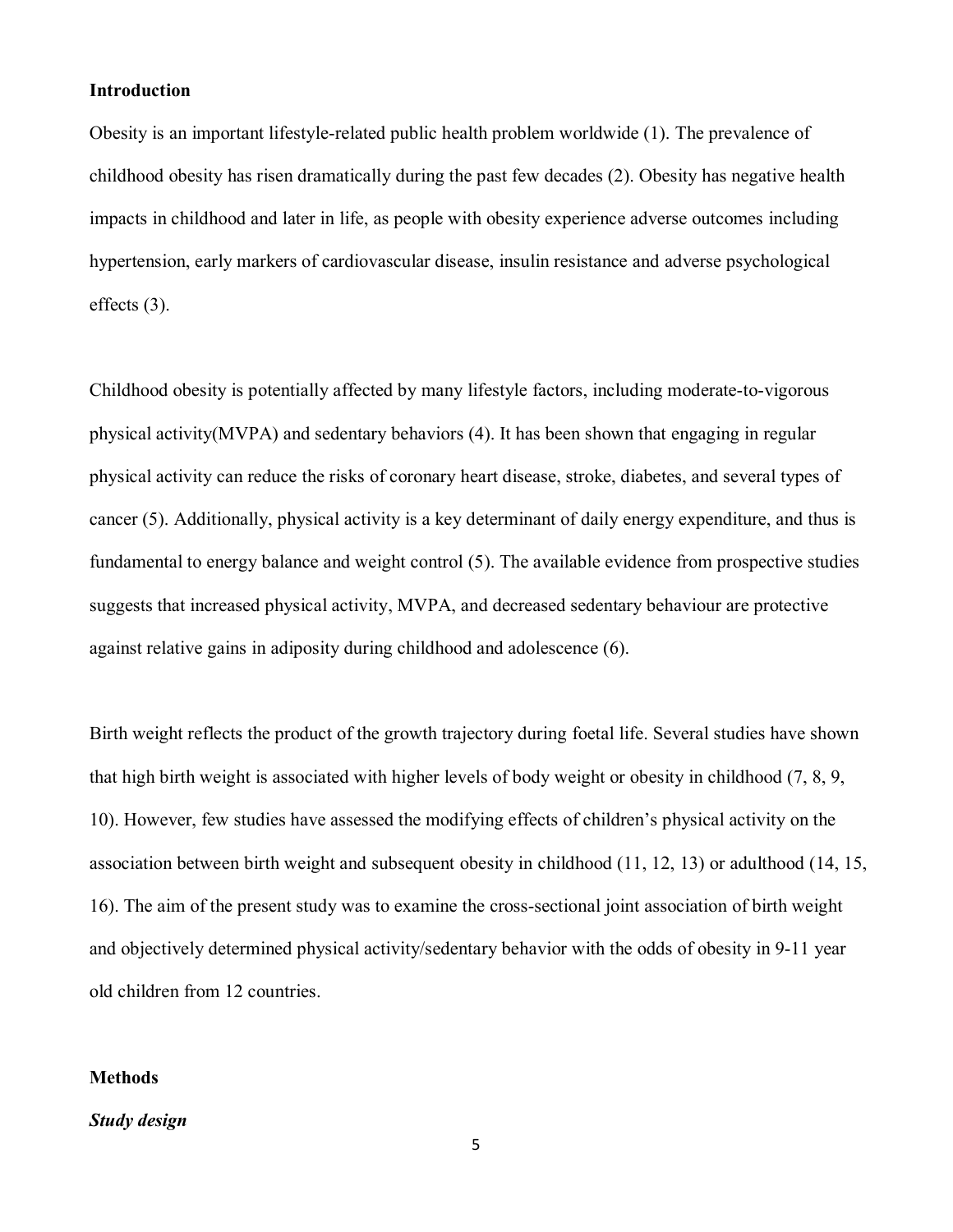The International Study of Childhood Obesity, Lifestyle and the Environment (ISCOLE) is a multinational cross-sectional study conducted at urban and suburban sites in 12 countries (Australia, Brazil, Canada, China, Colombia, Finland, India, Kenya, Portugal, South Africa, United Kingdom and the United States) [\(17\)](#page-15-5). More details on the study design and methods can be found elsewhere [\(17\)](#page-15-5). The Institutional Review Board at the Pennington Biomedical Research Center (coordinating center) approved the overarching protocol, and the Institutional/Ethical Review Boards at each participating institution also approved the local protocol. Written informed consent was obtained from parents or legal guardians, and child assent was also obtained as required by local Institutional/Ethical Review Boards before participation in the study.

#### *Participants*

A total of 7,372 children aged 9-11 years participated in ISCOLE, of whom 5,088 remained in the present study after excluding those who did not have valid accelerometer ( $N=1,214$ ), birth weight ( $N=$ 698), body mass index (BMI) (N=5), waist circumference (N=3), percentage of body fat (N=55), gestational age ( $N=118$ ), or other information/data ( $N=191$ ). Children who were excluded from the present analysis did not differ in age or BMI z-scores, but there were a higher proportion of boys excluded than included in the analysis (32.1% vs 30.0%). Data were collected from September 2011 through December 2013.

#### *Measurements*

#### *Demographics and family health history*

A demographic and family health history questionnaire was completed by parents or guardians. The questionnaire collected information on child age, sex, birth weight, infant feeding mode, gestational age, maternal history of gestational diabetes, and parent education. High birth weight was defined as birth weight ≥4000g. Maternal history of gestational diabetes was recalled by parents or guardians. The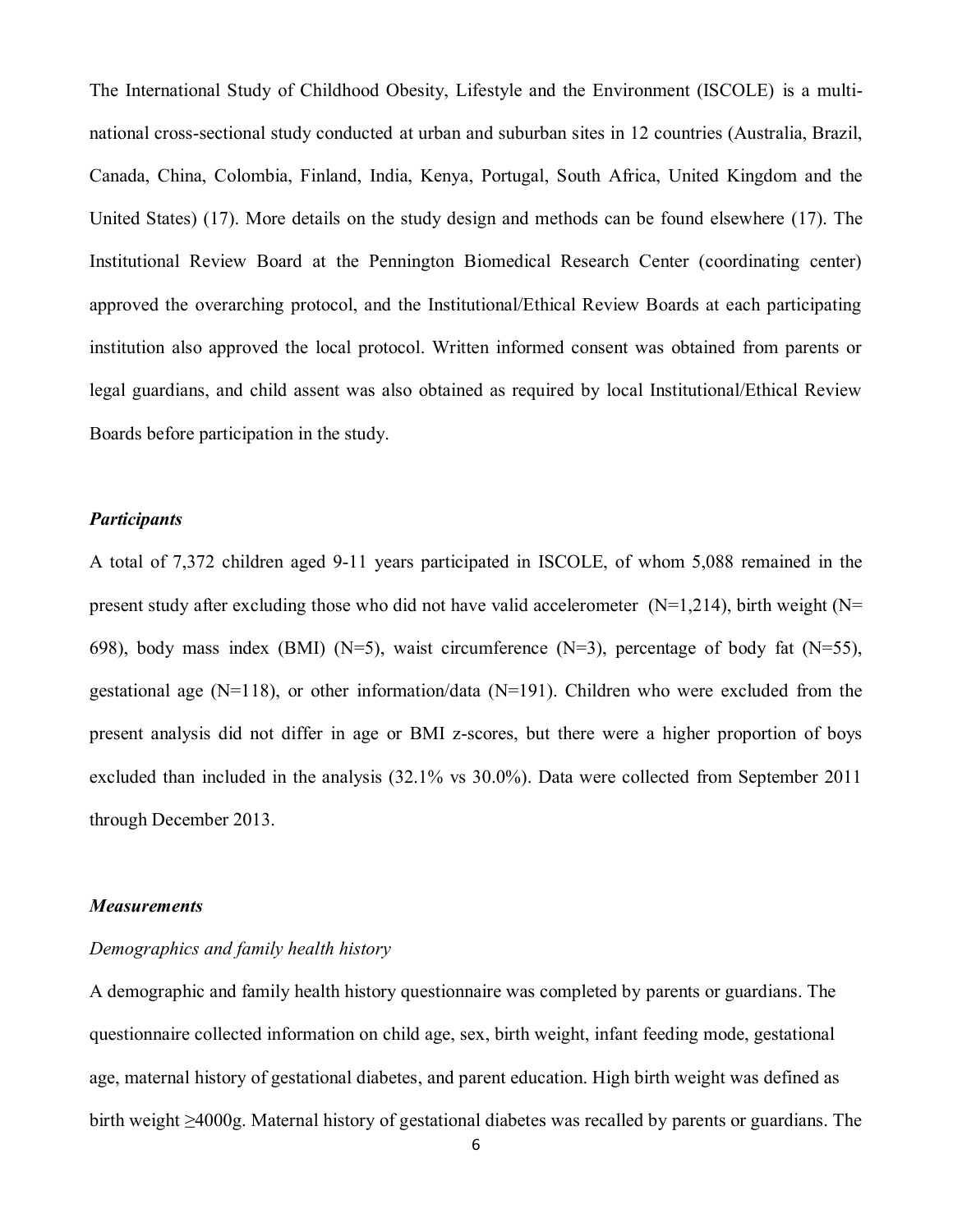highest parental education completed by the child's mother was asked, as was the highest level of education completed by the father. These responses were collapsed into three categories: did not complete high school, completed high school or some college, and completed bachelor or postgraduate degree. A derived variable was then created that represented the highest education level obtained by either parent, and if one of the parents' response to this question was missing, the highest level obtained would be that of the parent who did provide data. The child's parents were asked whether the child was fed breast milk or not, age when they completely stopped being fed breast milk, age when first fed formula and age when completely stopped drinking formula. These responses were classified into four categories: exclusive breast feeding, mixed feeding, weaned from breast feeding, exclusive formula feeding.

#### *Dietary intake*

A food frequency questionnaire (FFQ) that was adapted from the Health Behavior in School-aged Children Survey (HBSC) [\(18\)](#page-15-6) was administered to all ISCOLE participants. The FFQ asked the participants about their "usual" consumption of 23 food categories, with response categories *never, less than once per week, once per week, 2-4 days per week, 5-6 days per week, once a day every day, and more than once a day*. Two diet scores which represent an "unhealthy diet pattern" (with positive loadings for fast food, hamburgers, soft drinks, sweets, fried food, etc.) and a "healthy diet pattern" (with positive loadings for vegetables, fruit, whole grains, low-fat milk, etc.) were obtained using principal components analyses [\(19,](#page-15-7) [20\)](#page-15-8).

#### *Accelerometry*

An ActiGraph GT3X+ accelerometer (ActiGraph, LLC, Pensacola, FL, USA) was used to objectively measure MVPA, sedentary behavior and nocturnal sleeping time. The accelerometer was worn at the waist on an elasticized belt on the right mid-axillary line. Participants were encouraged to wear the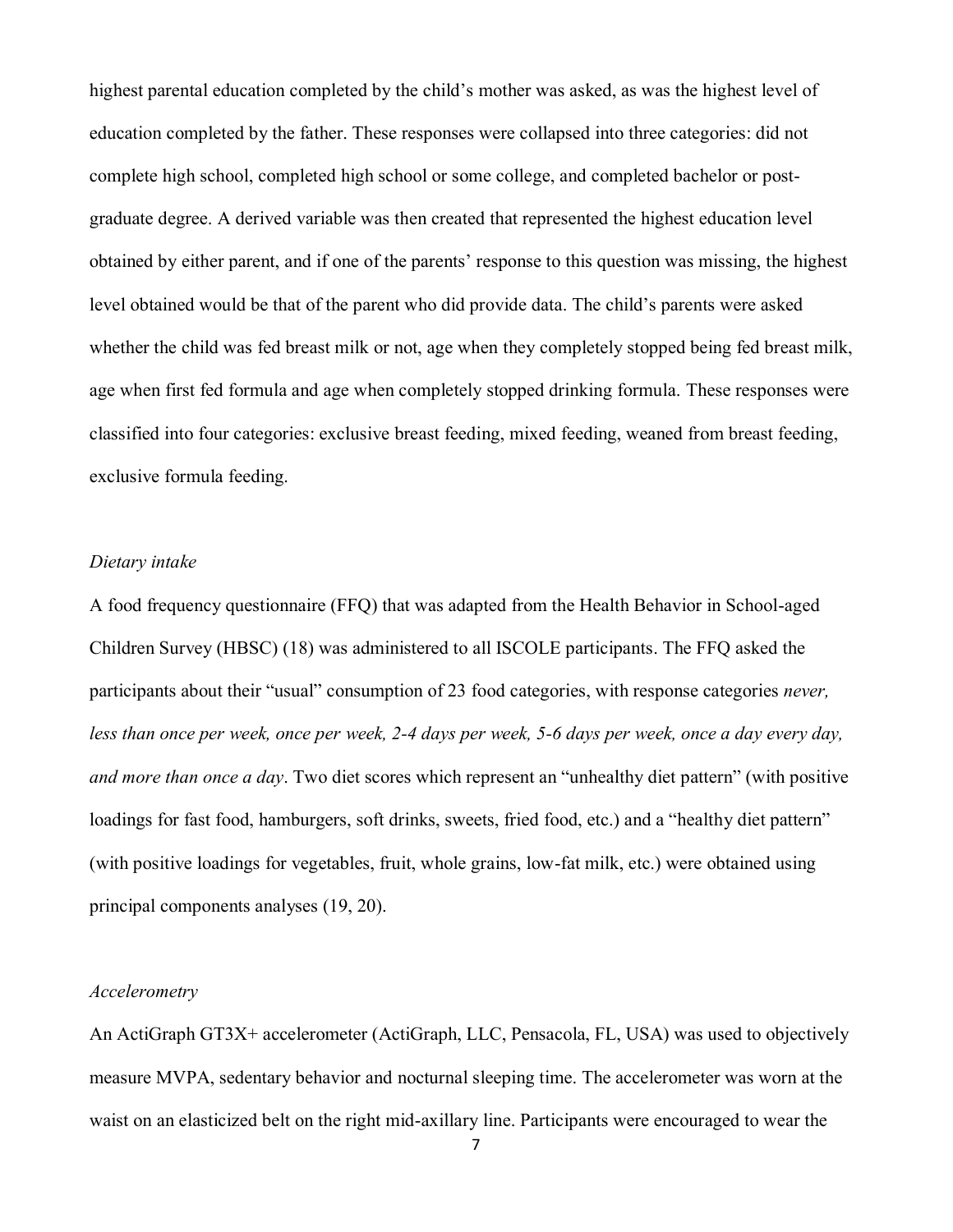accelerometer 24 hours per day (removing only for water-related activities) for at least 7 days (plus an initial familiarization day and the morning of the final day), including 2 weekend days. The minimal amount of accelerometer data that was considered acceptable was 4 days with at least 10 hours of waking wear time per day, including at least one weekend day [\(17\)](#page-15-5). Several studies have indicated that 4-7 days of accelerometry data provide reliable estimates of usual physical activity[\(21,](#page-15-9) [22\)](#page-16-0). Nocturnal sleep duration was estimated from the accelerometer data using a fully automated algorithm for 24-h waist-worn accelerometers that was recently validated for ISCOLE [\(23\)](#page-16-1). This new algorithm produces more precise estimates of sleep duration than previous algorithms and captures total sleep time from sleep onset to the end of sleep, including all epochs and wakefulness after onset [\(23\)](#page-16-1). The weekly total sleep time averages were calculated using only days where valid sleep was accumulated (total sleep period time  $\geq 160$  min) and only for participants with at least 3 nights of valid sleep, including one weekend day [\(24\)](#page-16-2). After exclusion of total sleep time and awake non-wear time (any sequence of  $\geq$ 20 consecutive minutes of zero activity counts), MVPA was defined as all activity  $\geq$ 574 counts per 15 s and total sedentary activity as all movement  $\leq 25$  counts per 15 s, which was consistent with the widely used cutoffs from Evenson et al. [\(25\)](#page-16-3). High (versus low) MVPA was defined as accumulating an average of at least 60 minutes of daily MVPA, similar to the WHO Global recommendations on physical activity for health [\(5\)](#page-14-4); sedentary behavior was defined as accumulating an average of at least 482 minutes of sedentary time daily, based on a cut-off developed previously in ISCOLE [\(4\)](#page-14-3).

#### *Anthropometric measurements*

A battery of anthropometric measurements was taken according to standardized procedures across all study sites. Height was measured without shoes using a Seca 213 portable stadiometer (Hamburg, Germany), with the participant's head in the Frankfurt Plane. Waist circumference was measured with a non-elastic tape held midway between the lower rib margin and the iliac crest at the end of a gentle expiration [\(26\)](#page-16-4). Waist circumference was measured on the bare skin in all countries except in Australia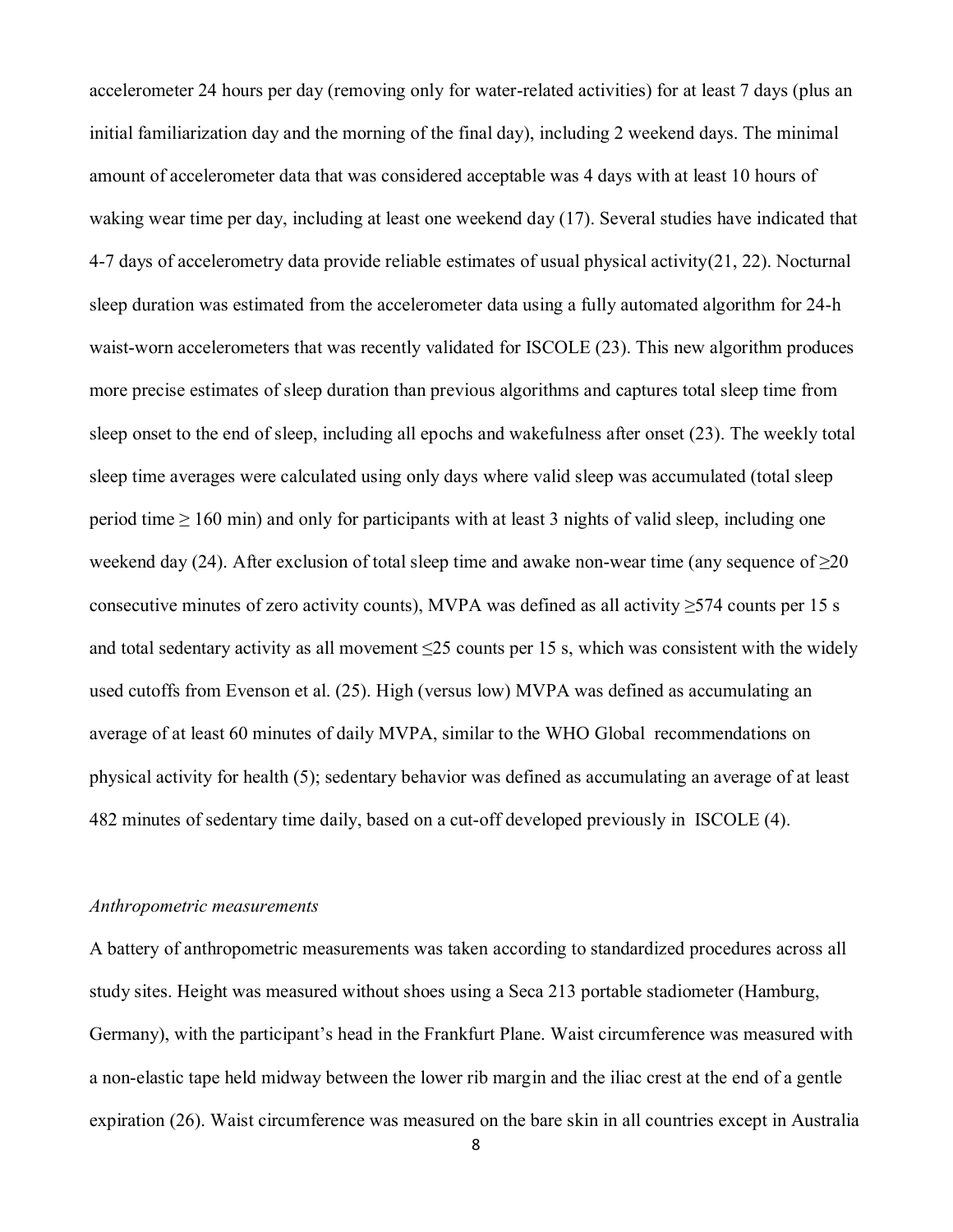where it was measured over light clothing. The regression equation ( $y = 0.994x -0.42$ ) developed by McCarthy et al. was applied to the Australian data to correct for the over-the-clothes measurement [\(27\)](#page-16-5). Each measurement was repeated, and the average was used for analyses (a third measurement was obtained if the first two measurements were greater than 0.5 cm apart, and the average of the two closest measurements was used in analyses).

The participant's weight and body fat were measured using a portable Tanita SC-240 Body Composition Analyzer (Arlington Heights, IL) after all outer clothing, heavy pocket items and shoes and socks were removed. Two measurements were obtained, and the average was used in analyses (a third measurement was obtained if the first two measurements were more than 0.5 kg or 2.0% apart, for weight and percentage body fat, respectively and the closet two were averaged for analyses). The Tanita SC-240 showed acceptable accuracy for estimating percent body fat when compared with dualenergy X-ray absorptiometry, supporting its use in field studies [\(28\)](#page-16-6). BMI was calculated by dividing weight in kilograms by the square of height in meters. BMI z-scores were computed using age- and sex-specific reference data from the World Health Organization [\(29\)](#page-16-7). General obesity was defined as BMI z-scores > +2 SD. Central obesity was defined as waist circumference  $\geq 90$ <sup>th</sup> percentile of NHANES III reference [\(30,](#page-16-8) [31\)](#page-16-9). High body fat was defined as body fat  $\geq 90$ <sup>th</sup> percentile of NHANES IV reference [\(32\)](#page-16-10).

#### *Statistical analyses*

Variables were compared using t-test for means and  $\chi^2$  test for proportions between children classified as having normal birth weight and high birth weight. The joint associations of birth weight, time spent in MVPA and sedentary behavior with the risks of obesity, central obesity and high body fat were evaluated using a multi-level (3-level) logistic regression model (SAS version 9.4, PROC GLMMIX) by individual (level 1), nested in school (level 2) and study site (level 3).. Two categories of birth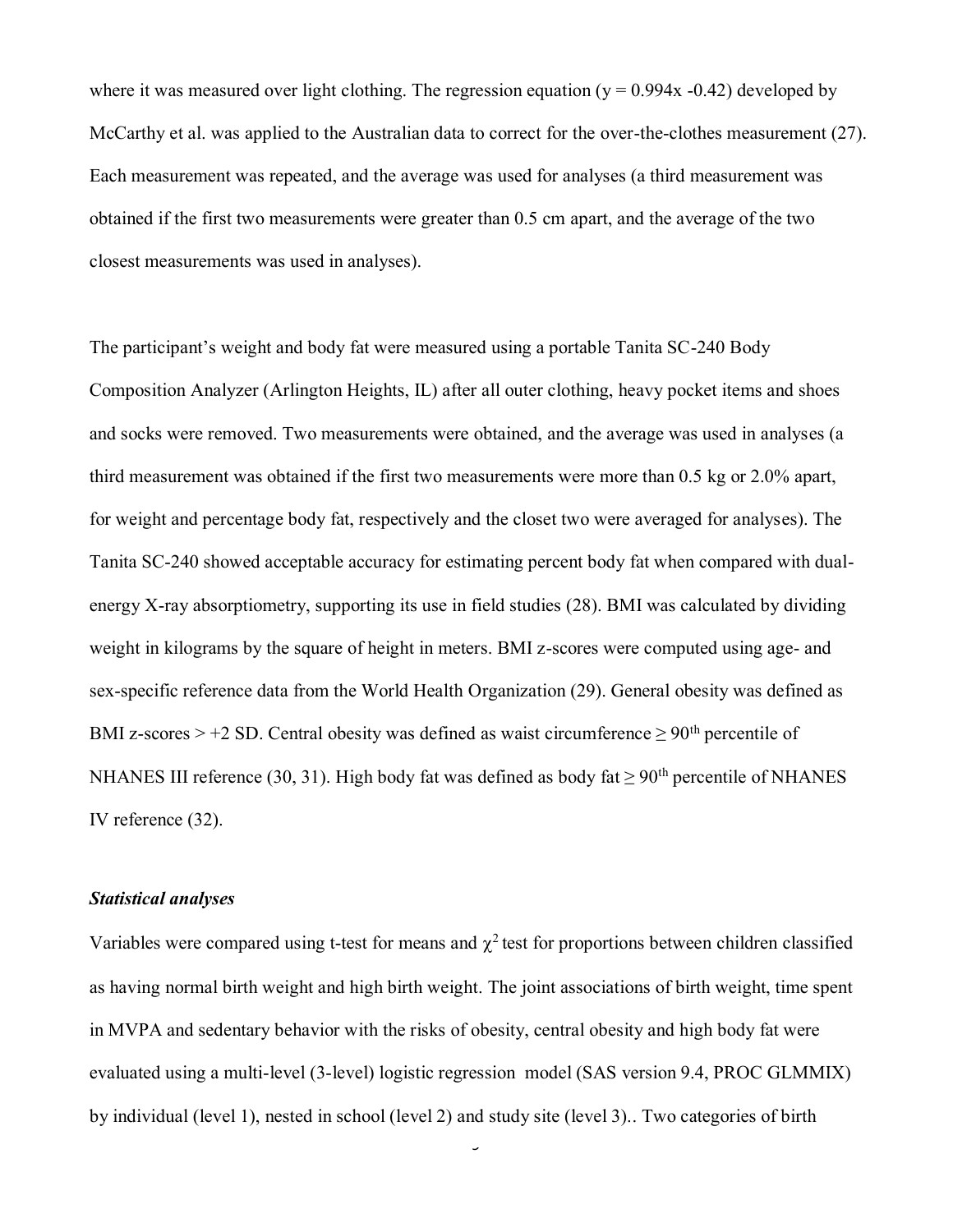weight (normal and high), MVPA (low and high), and sedentary time (low and high) were used in the analyses. Study sites (level 3) and schools (level 2) nested within study sites were viewed as having random effects. The analyses were adjusted for highest parental education, infant feeding mode, gestational age, child age, sex, unhealthy diet pattern scores, healthy diet pattern scores, and sleeping time. Likelihood ratio test was used to examine the interactions between birth weight and MVPA or sedentary behavior with the odds of obesity, central obesity, and high body fat. The criterion for statistical significance was  $p<0.05$ . All statistical analyses were performed using SPSS for Windows, version 21.0 (Statistics 21, SPSS, IBM, USA) or SAS for Windows, version 9.4 (SAS Institute, Cary, NC).

#### **Results**

A total of 5088 children (2324 boys and 2764 girls) were included in the present study. The overall prevalence of obesity, central obesity, and high body fat were 12.3%, 9.9%, and 8.3%, respectively. The overall mean birth weight was 3277 g. The mean time spent in MVPA and sedentary behavior was 60.0 and 517 minutes/day, respectively. General characteristics of the study population are presented in Table 1.

Among children with low MVPA at 9-11 years old, those born with high birth weight had higher odds for obesity (OR 1.50; 95% CI: 1.03-2.06), central obesity (OR 1.76; 95% CI: 1.23-2.51), and high body fat (OR 1.43; 95% CI: 1.02-2.01) than those born with normal birth weight (Table 2). However, the associations of birth weight with the odds of obesity, central obesity and high body fat were not significant among children with high MVPA at 9-11 years of age. The associations of high birth weight with high odds of obesity, central obesity and high body fat were significant among children with high time spent in sedentary behavior at 9-11 years old but not among those with low sedentary time.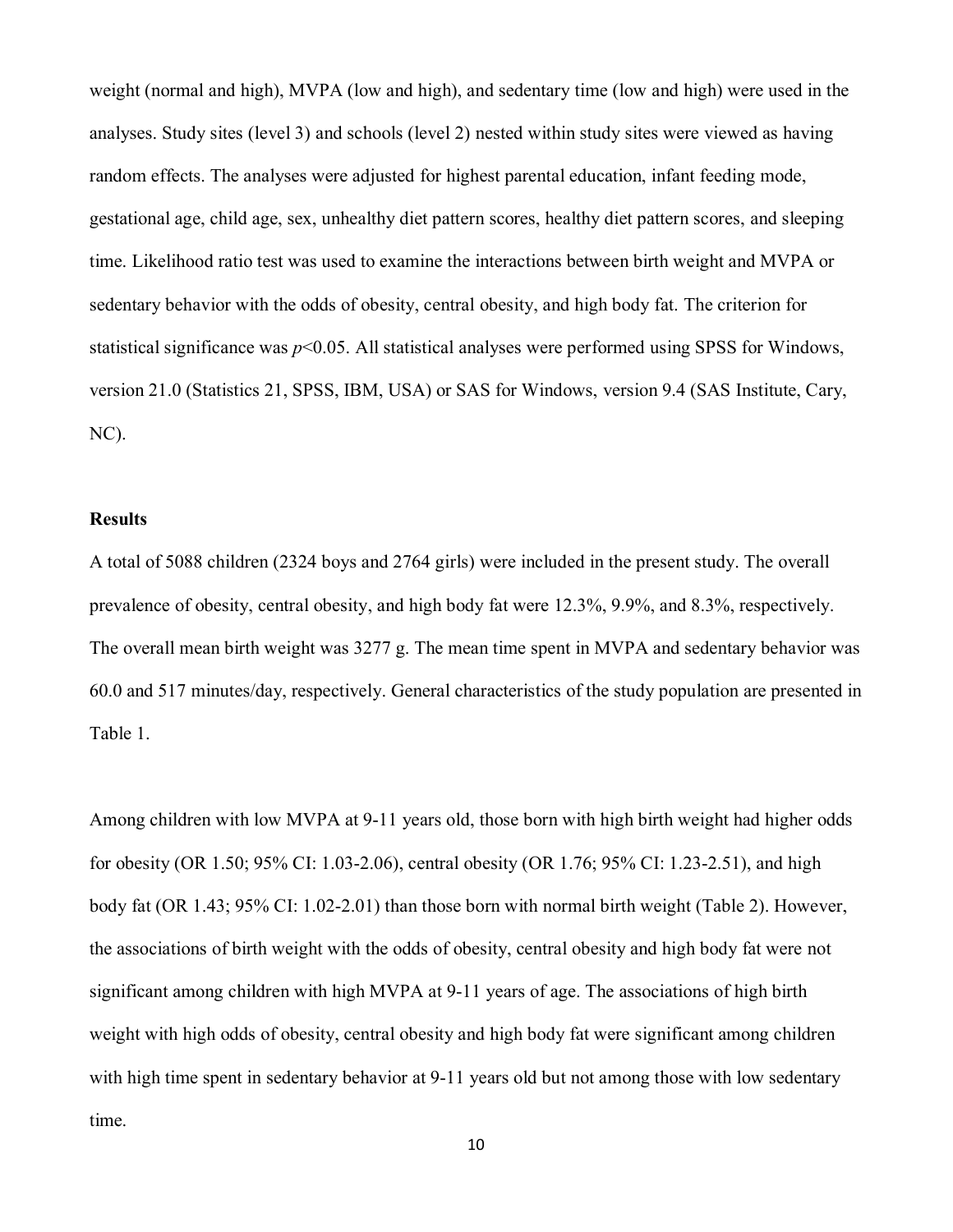The joint association of birth weight and time spent in MVPA/sedentary behavior with the odds of obesity, central obesity and high body fat in children with normal birth weight and high MVPA/low sedentary time as the reference group is shown in Figure 1. In comparison with children with normal birth weight and high MVPA, children with high birth weight and low MVPA showed 4.48-5.18 fold higher odds of obesity, central obesity, and high body fat, children with normal birth weight and low MVPA showed 3.00-3.30 fold higher odds of obesity, central obesity, and high body fat, and children with high birth weight and high MVPA showed 1.16-1.68 fold higher odds of obesity, central obesity, and high body fat, respectively. Similarly, children with high birth weight and high time spent in sedentary behavior showed the highest odds of obesity, central obesity, and high body fat, while children with normal birth weight and high sedentary time had higher odds of obesity, central obesity, and high body fat compared with children with normal birth weight and low time spent in sedentary activity. There were no significant interactions between birth weight and MVPA or sedentary behavior with the odds of obesity, central obesity, and high body fat (all  $P > 0.10$ ).

Table 3 presents results for children with normal birth weight and low MVPA/high sedentary time compared against those with high birth weight and high MVPA/low sedentary time for the odds of obesity, central obesity and high body fat. Children born with high birth weight and high MVPA at 9- 11 years old had significantly lower odds of obesity (OR 0.54; 95% CI: 0.34-0.84), central obesity (OR 0.39, 95% CI: 0.22-0.69) and high body fat (OR 0.55, 95% CI: 0.40-0.75) than those who were born with normal birth weight and had low MVPA. The odds of general obesity, central obesity, and high body fat were non-significantly lower among children who were born with high birth weight and reported high sedentary behavior than those who were born with normal birth weight and reported sedentary lifestyle at 9-11 years old.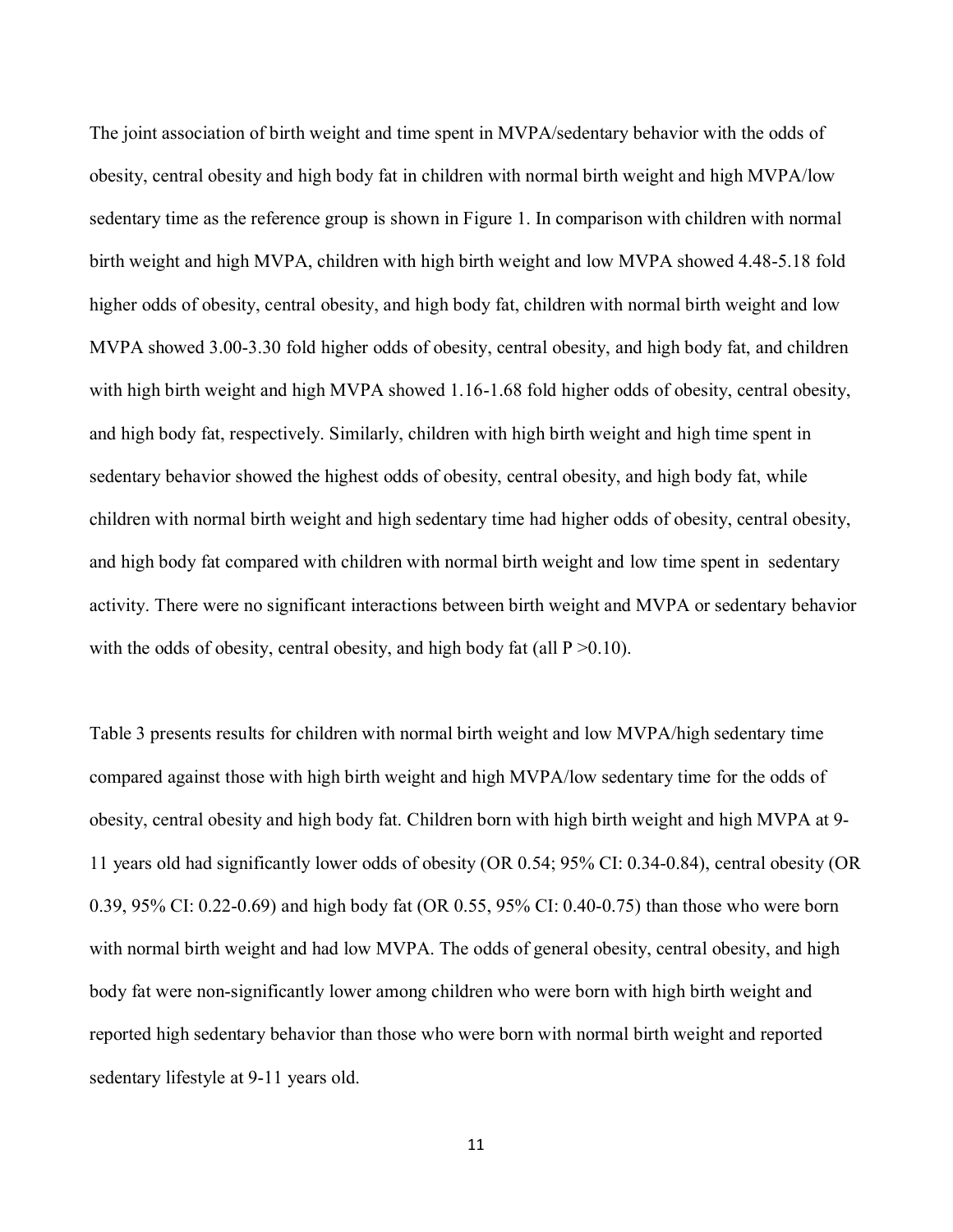#### **Discussion**

In this multi-national cross-sectional study, we found that high MVPA is more important than high birth weight in determining obesity in 9-11 years old children. These findings suggest that physical activity is a stronger predictor than birth weight for childhood obesity.

Several studies have indicated that high birth weight is associated with subsequently higher levels of body weight or obesity in childhood [\(7,](#page-14-6) [8,](#page-14-7) [9,](#page-14-8) [10\)](#page-14-9). Physical inactivity and sedentary behavior are important risk factors for incident type 2 diabetes, coronary heart disease, several types of cancer, and death [\(5\)](#page-14-4). However, few epidemiological studies have assessed the joint associations of birth weight and physical activity/sedentary behavior with different health outcomes in children [\(11,](#page-14-10) [12,](#page-15-0) [13\)](#page-15-1). A recent study found that among girls with self-reported low MVPA, those born with high birth weight had greater BMI at 12-15 years of age than those born with normal birth weight, and this difference diminished among girls with greater MVPA [\(13\)](#page-15-1). Among boys, MVPA did not modify the associations between high birth weight and greater BMI [\(13\)](#page-15-1).The present study indicates that the association of high birth weight with childhood obesity was significant among children with either low MVPA or high sedentary time but was not significant among children with either high MVPA or low sedentary time. However, the present study did not find any sex differences in the joint association of birth weight, MVPA and sedentary behaviours with the risk of childhood obesity. Moreover, we found that children with high birth weight and low MVPA showed the highest (4.48-5.18 fold) odds of obesity, and children with normal birth weight and low MVPA and children with high birth weight and high MVPA showed a high (3.00-3.30 fold and 1.16-1.68 fold) odds of obesity compared with children with normal birth weight and high MVPA.

In the current study, we first showed that the odds of childhood obesity were lower among children born with high birth weight who had high objectively monitored MVPA at 9-11 years compared to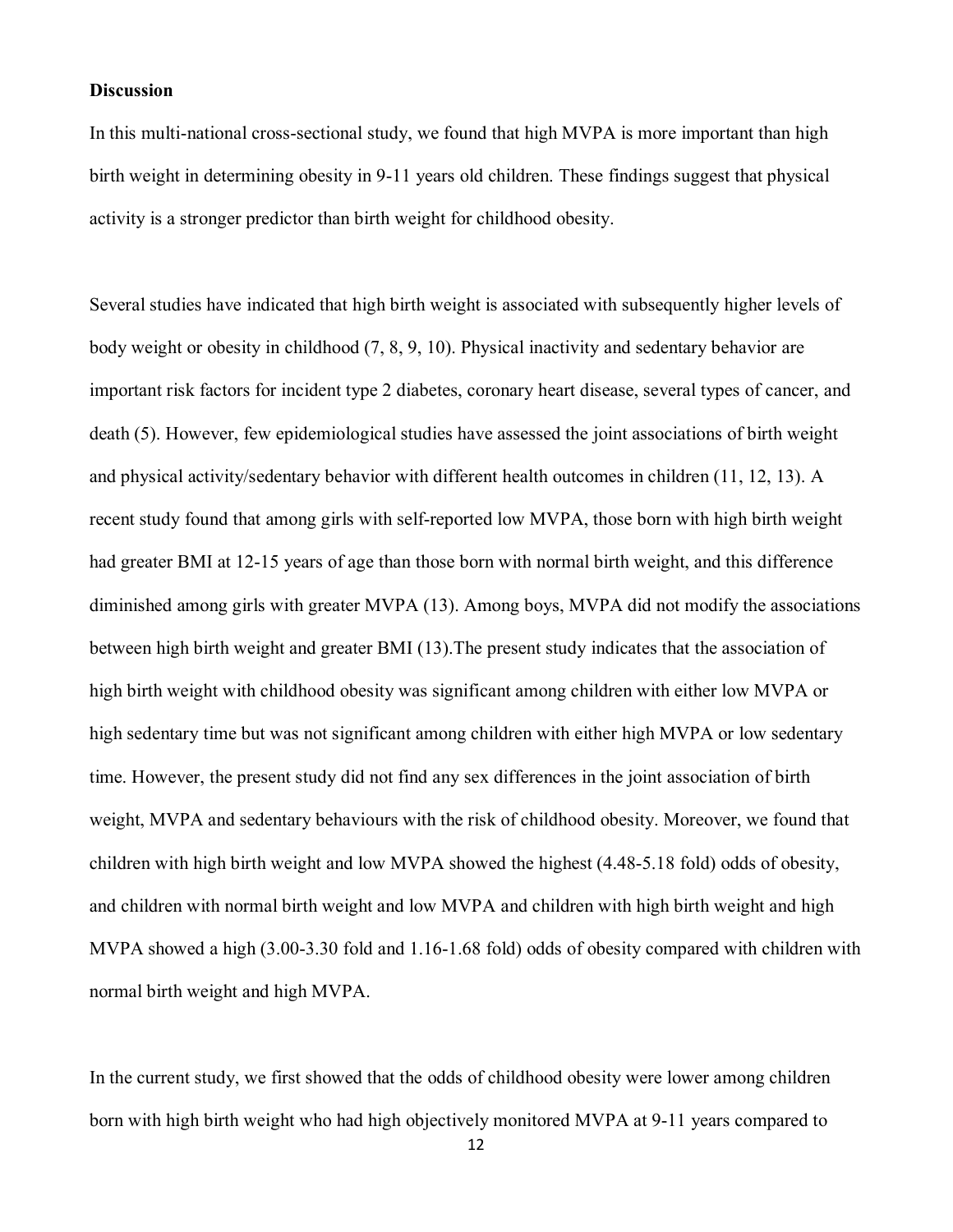those who were born with normal birth weight and had low MVPA at age 9-11 years. This finding has important public health implications because people who have high birth weight might have higher obesity risk later in life but this risk could potentially be reduced if they engage in regular MVPA. These cross-sectional findings are consistent with the hypothesis that MVPA is a crucial component of a healthy lifestyle in prevention of chronic diseases such as obesity.

There are several strengths in our study including the recruitment of a large multi-national sample of children from low to high income countries across several regions of the world, the highly standardized measurement protocol, the use of direct measurements whenever possible, and the rigorous quality control program. In addition, MVPA and sedentary time were objectively measured using a 24-hour, waist worn accelerometer protocol. However, there are several limitations in the present study. First, the cross-sectional study precludes us from making cause-and-effect inferences. Second, birth weight records may have been recalled incorrectly by the parent or guardian. Third, since information on maternal prepregnancy BMI is not available in the present study, we were not able to fully control for the association of this variable on the association of birth weight and childhood physical activity with the risk of childhood obesity. Fourth, we did not collect information on the pubertal development of the participants in our study, which may influence growth and body composition. The degree to which these factors may have biased the results is unknown.

#### **Conclusion**

In conclusion, high birth weight was significantly associated with increased odds of childhood obesity, but the higher odds were not found at higher levels of MVPA, and lower levels of sedentary behavior. High MVPA is more important than high birth weight as a correlate of obesity in 9-11 year old children.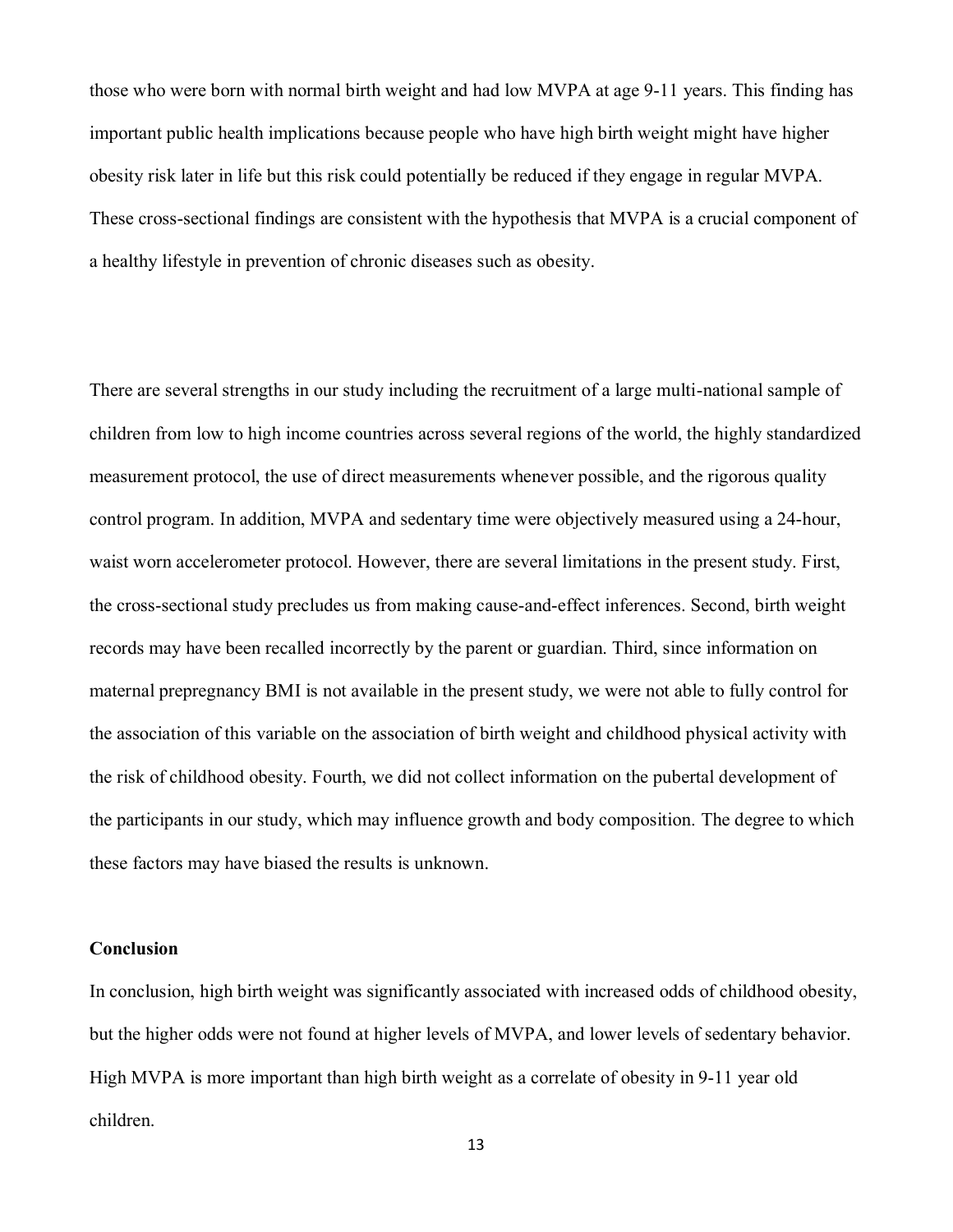## **Acknowledgements**

We wish to thank the ISCOLE External Advisory Board and the ISCOLE participants and their families who made this study possible. The ISCOLE Research Group includes: **Coordinating Center, Pennington Biomedical Research Center**: Peter T. Katzmarzyk, PhD (Co-PI), Timothy S. Church, MD, PhD (Co-PI), Denise G. Lambert, RN (Project Manager), Tiago Barreira, PhD, Stephanie Broyles, PhD, Ben Butitta, BS, Catherine Champagne, PhD, RD, Shannon Cocreham, MBA, Kara D. Denstel, MPH, Katy Drazba, MPH, Deirdre Harrington, PhD, William Johnson, PhD, Dione Milauskas, MS, Emily Mire, MS, Allison Tohme, MPH, Ruben Rodarte MS, MBA; **Data Management Center, Wake Forest University:** Bobby Amoroso, BS, John Luopa, BS, Rebecca Neiberg, MS, Scott Rushing, BS**; Australia, University of South Australia:** Timothy Olds, PhD (Site Co-PI), Carol Maher, PhD (Site Co-PI)**,** Lucy Lewis, PhD, Katia Ferrar, B Physio (Hon), Effie Georgiadis, BPsych, Rebecca Stanley, BAppSc (OT) Hon**; Brazil, Centro de Estudos do Laboratório de Aptidão Física de São Caetano do Sul (CELAFISCS):** Victor Keihan Rodrigues Matsudo, MD, PhD (Site PI), Sandra Matsudo, MD, PhD, Timoteo Araujo, MSc, Luis Carlos de Oliveira, MSc, Luis Fabiano, BSc, Diogo Bezerra, BSc, Gerson Ferrari, MSc**; Canada, Children's Hospital of Eastern Ontario Research Institute:** Mark S. Tremblay, PhD (Site Co-PI), Jean-Philippe Chaput, PhD (Site Co-PI), Priscilla Bélanger, MA, Mike Borghese, MSc, Charles Boyer, MA, Allana LeBlanc, MSc, Claire Francis, M.Sc.,Geneviève Leduc, PhD**; China, Tianjin Women's and Children's Health Center:** Pei Zhao, MD (Site Co-PI), Gang Hu, MD, PhD (Site Co-PI), Chengming Diao, MD, Wei Li, MD, Weiqin Li, MSc, Enqing Liu, MD, Gongshu Liu, MD, Hongyan Liu, MD, Jian Ma, MD, Yijuan Qiao, MD, Huiguang Tian, PhD, Yue Wang, MD, Tao Zhang, MSc, Fuxia Zhang, MD**; Colombia, Universidad de los Andes:** Olga Sarmiento, MD, PhD (Site PI), Julio Acosta, Yalta Alvira, BS, Maria Paula Diaz, Rocio Gamez, BS, Maria Paula Garcia, Luis Guillermo Gómez, Lisseth Gonzalez, Silvia Gonzalez, RD, Carlos Grijalba, MD, Leidys Gutierrez, David Leal, Nicolas Lemus, Etelvina Mahecha, BS, Maria Paula Mahecha, Rosalba Mahecha, BS, Andrea Ramirez, MD, Paola Rios, MD, Andres Suarez, Camilo Triana**; Finland, University of Helsinki:** Mikael Fogelholm, ScD (Site-PI), Elli Hovi, BS, Jemina Kivelä, Sari Räsänen, BS, Sanna Roito, BS, Taru Saloheimo, MS, Leena Valta**; India**, **St. Johns Research Institute:** Anura Kurpad, MD, PhD (Site Co-PI), Rebecca Kuriyan, PhD (Site Co-PI), Deepa P. Lokesh, BSc, Michelle Stephanie D'Almeida, BSc, Annie Mattilda R, MSc, Lygia Correa, BSc, Vijay D, BSc**; Kenya, Kenyatta University:** Vincent Onywera, PhD (Site Co-PI), Mark S. Tremblay, PhD (Site Co-PI), Lucy-Joy Wachira, PhD, Stella Muthuri, PhD**; Portugal, University of Porto:** Jose Maia, PhD (Site PI), Alessandra da Silva Borges, BA, Sofia Oliveira Sá Cachada, Msc, Raquel Nichele de Chaves, MSc, Thayse Natacha Queiroz Ferreira Gomes, PhD, MSc, Sara Isabel Sampaio Pereira, BA, Daniel Monteiro de Vilhena e Santos, PhD, Fernanda Karina dos Santos, MSc, Pedro Gil Rodrigues da Silva, BA, Michele Caroline de Souza, MSc; **South Africa, University of Cape Town:** Vicki Lambert, PhD (Site PI), Matthew April, BSc (Hons), Monika Uys, BSc (Hons), Nirmala Naidoo, MSc, Nandi Synyanya, Madelaine Carstens, BSc(Hons); **United Kingdom, University of Bath:** Martyn Standage, PhD (Site PI), Sean Cumming, PhD, Clemens Drenowatz, PhD, Lydia Emm, MSc, Fiona Gillison, PhD, Julia Zakrzewski, PhD; **United States, Pennington Biomedical Research Center:** Catrine Tudor-Locke, PhD (Site-PI), Ashley Braud, Sheletta Donatto, MS, LDN, RD, Corbin Lemon, BS, Ana Jackson, BA, Ashunti Pearson, MS, Gina Pennington, BS, LDN, RD, Daniel Ragus, BS, Ryan Roubion, John Schuna, Jr., PhD; Derek Wiltz**. The ISCOLE External Advisory Board includes** Alan Batterham, PhD, Teesside University, Jacqueline Kerr, PhD, University of California, San Diego; Michael Pratt, MD, Centers for Disease Control and Prevention, Angelo Pietrobelli, MD, Verona University Medical School.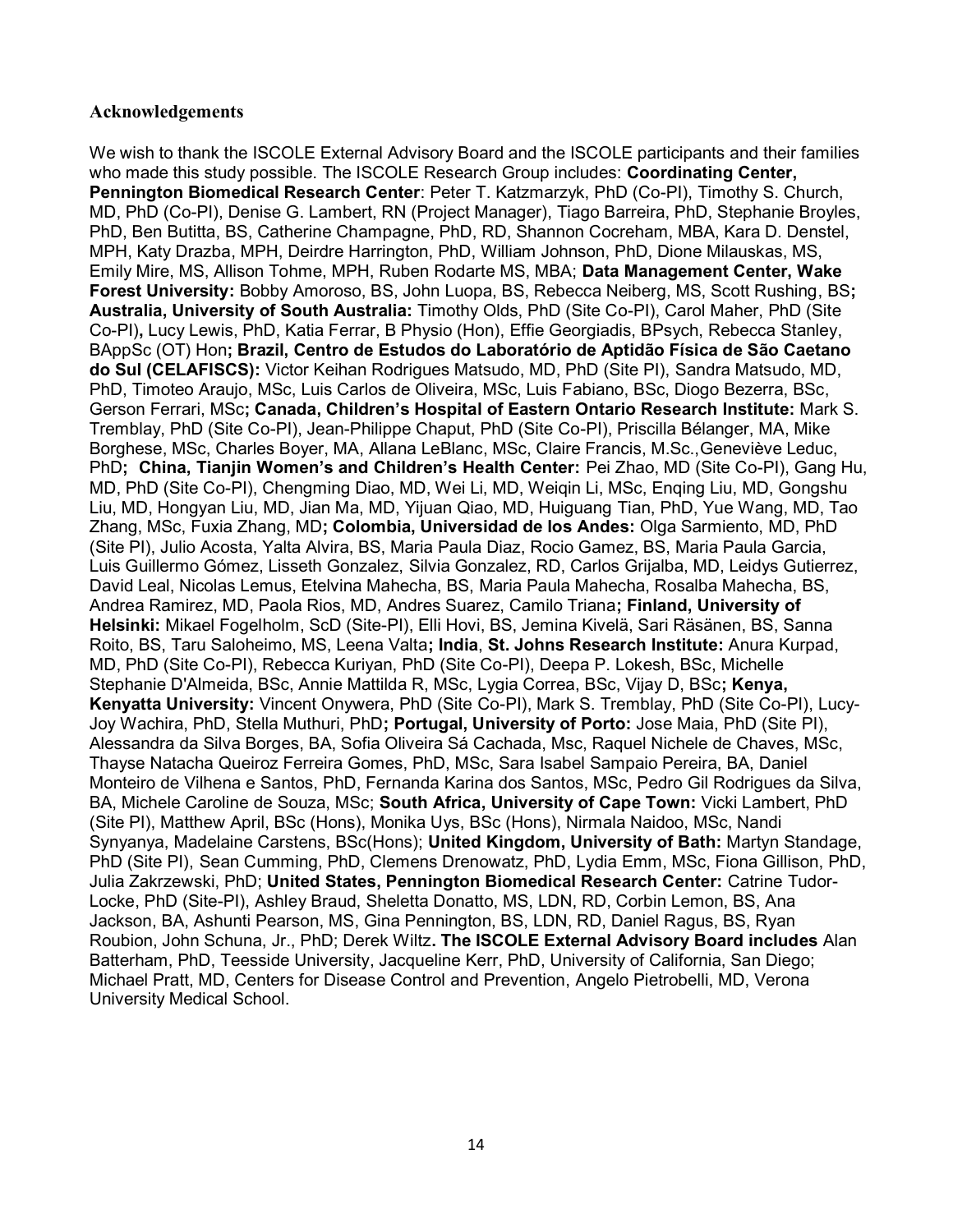# **References**

- <span id="page-14-0"></span>1. World Health Organization.Obesity: preventing and managing the global epidemic. Report of a WHO consultation. 2000;**894:** i-xii, 1-253.
- <span id="page-14-1"></span>2. Wu JF. Childhood obesity: a growing global health hazard extending to adulthood. *Pediatrics and neonatology* 2013;**54:** 71-72.
- <span id="page-14-2"></span>3. World Health Organization.Population-based prevention strategies for childhood obesity: report of a WHO forum and technical meeting.Geneva:World Health Organization. 2010.
- <span id="page-14-3"></span>4. Katzmarzyk PT, Barreira TV, Broyles ST, Champagne CM, Chaput J-P, Fogelholm M*, et al.* Physical Activity, Sedentary Time, and Obesity in an International Sample of Children. *Medicine and science in sports and exercise* 2015;**47:** 2062-2069.
- <span id="page-14-4"></span>5. World Health Organization.Global recommendations on physical activity for health.Geneva: World Health Organization;. 2010.
- <span id="page-14-5"></span>6. Must A, Tybor D. Physical activity and sedentary behavior: a review of longitudinal studies of weight and adiposity in youth. *International journal of obesity* 2005;**29:** S84-S96.
- <span id="page-14-6"></span>7. Yu ZB, Han SP, Zhu GZ, Zhu C, Wang XJ, Cao XG*, et al.* Birth weight and subsequent risk of obesity: a systematic review and meta-analysis. *Obesity reviews : an official journal of the International Association for the Study of Obesity* 2011;**12:** 525-542.
- <span id="page-14-7"></span>8. Schellong K, Schulz S, Harder T, Plagemann A. Birth weight and long-term overweight risk: systematic review and a meta-analysis including 643,902 persons from 66 studies and 26 countries globally. *PloS one* 2012;**7:** e47776.
- <span id="page-14-8"></span>9. Zhang X, Liu E, Tian Z, Wang W, Ye T, Liu G*, et al.* High birth weight and overweight or obesity among Chinese children 3-6 years old. *Preventive medicine* 2009;**49:** 172-178.
- <span id="page-14-9"></span>10. Li N, Liu E, Sun S, Guo J, Pan L, Wang P*, et al.* Birth weight and overweight or obesity risk in children under 3 years in China. *American journal of human biology: the official journal of the Human Biology Council* 2014;**26:** 331-336.
- <span id="page-14-10"></span>11. Labayen I, Ortega F, Moreno L, Gonzalez-Gross M, Jimenez-Pavon D, Martinez-Gomez D*, et al.* Physical activity attenuates the negative effect of low birth weight on leptin levels in European adolescents; the HELENA study. *Nutrition, Metabolism and Cardiovascular Diseases* 2013;**23:** 344-349.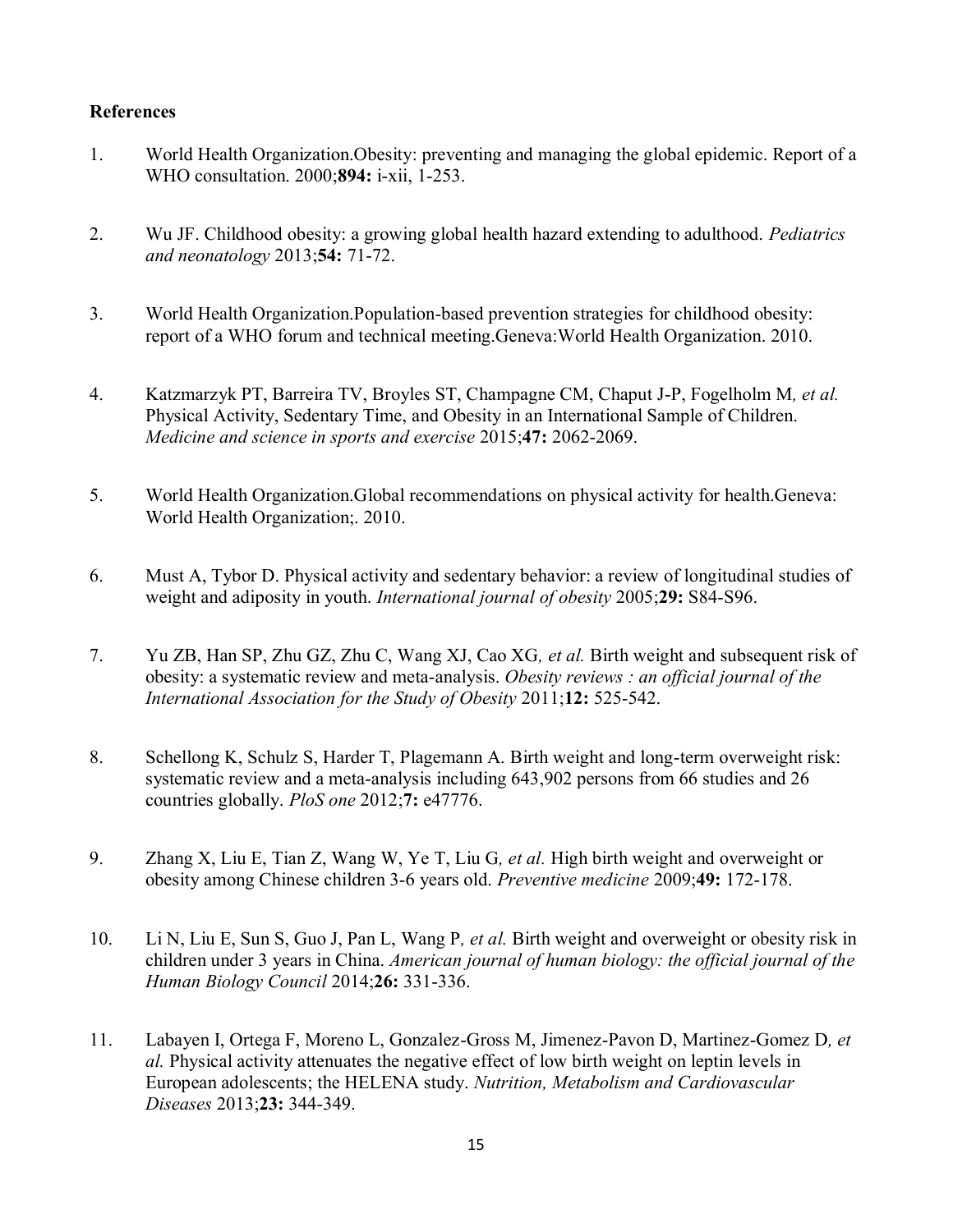- <span id="page-15-0"></span>12. Ortega FB, Ruiz JR, Hurtig-Wennlöf A, Meirhaeghe A, González-Gross M, Moreno LA*, et al.* Physical Activity Attenuates the Effect of Low Birth Weight on Insulin Resistance in Adolescents Findings From Two Observational Studies. *Diabetes* 2011;**60:** 2295-2299.
- <span id="page-15-1"></span>13. Boone-Heinonen J, Markwardt S, Fortmann S, Thornburg K. Overcoming birth weight: can physical activity mitigate birth weight‐related differences in adiposity? *Pediatric obesity* 2016;**11:** 166-173.
- <span id="page-15-2"></span>14. Laaksonen DE, Lakka H-M, Lynch J, Lakka TA, Niskanen L, Rauramaa R*, et al.* Cardiorespiratory fitness and vigorous leisure-time physical activity modify the association of small size at birth with the metabolic syndrome. *Diabetes care* 2003;**26:** 2156-2164.
- <span id="page-15-3"></span>15. Eriksson JG, Ylihärsilä H, Forsén T, Osmond C, Barker DJ. Exercise protects against glucose intolerance in individuals with a small body size at birth. *Preventive medicine* 2004;**39:** 164- 167.
- <span id="page-15-4"></span>16. te Velde SJ, Twisk JW, Van Mechelen W, Kemper HC. A birth-weight questionnaire indicated that life style modifies the birth weight and metabolic syndrome relationship at age 36. *Journal of clinical epidemiology* 2005;**58:** 1172-1179.
- <span id="page-15-5"></span>17. Katzmarzyk PT, Barreira TV, Broyles ST, Champagne CM, Chaput JP, Fogelholm M*, et al.* The International Study of Childhood Obesity, Lifestyle and the Environment (ISCOLE): design and methods. *BMC Public Health* 2013;**13:** 900.
- <span id="page-15-6"></span>18. Currie C, Gabhainn SN, Godeau E, Roberts C, Smith R, Currie D*, et al.* Inequalities in Children's Health: HBSC International Report from the 2005/2006 Survey World Health Organization: Geneva, 2008.
- <span id="page-15-7"></span>19. Saloheimo T, González SG, Erkkola M, Milauskas DM, Meisel JD, Champagne CM, *et al*. The reliability and validity of a short food frequency questionnaire among 9–11-year olds: a multinational study on three middle-income and high-income countries. *International Journal of Obesity Supplements* 2015;5**:** 22-28.
- <span id="page-15-8"></span>20. Dabelea D. The predisposition to obesity and diabetes in offspring of diabetic mothers. *Diabetes care* 2007;**30:** S169-S174.
- <span id="page-15-9"></span>21. Tudor-Locke C, Camhi SM, Troiano RP. A Catalog of Rules, Variables, and Definitions Applied to Accelerometer Data in the National Health and Nutrition Examination Survey, 2003–2006. *Preventing chronic disease* 2012;**9:** E113.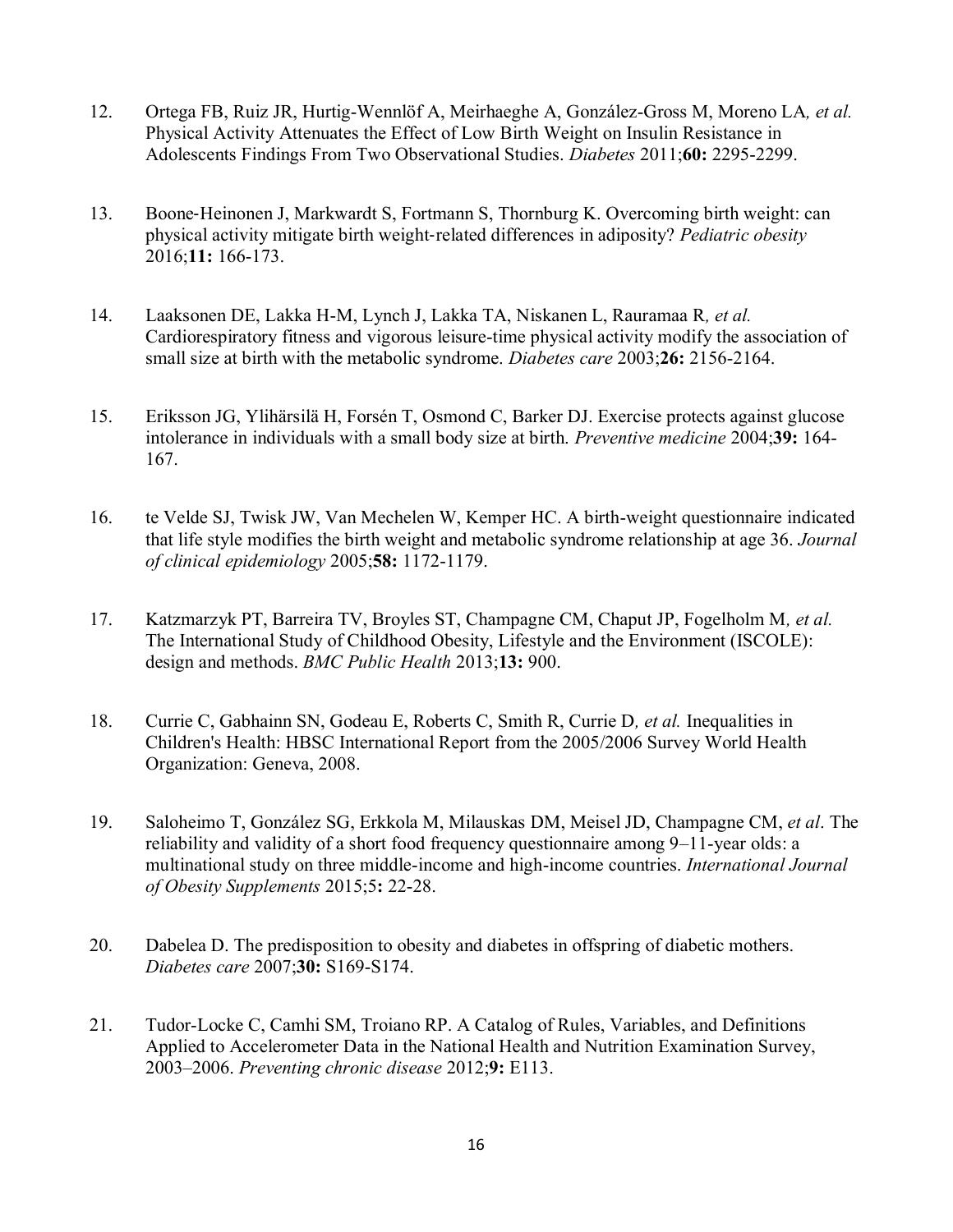- <span id="page-16-0"></span>22. Trost SG, Pate RR, Freedson PS, Sallis JF, Taylor WC. Using objective physical activity measures with youth: how many days of monitoring are needed? *Medicine and science in sports and exercise* 2000;**32:** 426-431.
- <span id="page-16-1"></span>23. Barreira TV, Schuna Jr JM, Mire EF, Katzmarzyk PT, Chaput J-P, Leduc G*, et al.* Identifying Children's Nocturnal Sleep Using 24-h Waist Accelerometry. *Medicine and science in sports and exercise* 2015;**47:** 937-943.
- <span id="page-16-2"></span>24. Tudor-Locke C, Barreira TV, Schuna JM, Jr., Mire EF, Katzmarzyk PT. Fully automated waistworn accelerometer algorithm for detecting children's sleep-period time separate from 24-h physical activity or sedentary behaviors. *Applied physiology, nutrition, and metabolism = Physiologie appliquee, nutrition et metabolisme* 2014;**39:** 53-57.
- <span id="page-16-3"></span>25. Evenson KR, Catellier DJ, Gill K, Ondrak KS, McMurray RG. Calibration of two objective measures of physical activity for children. *Journal of sports sciences* 2008;**26:** 1557-1565.
- <span id="page-16-4"></span>26. World Health Organization. Circumference and Waist-Hip Ratio: Report of a WHO Expert Consultation,Geneva, Switzerland. 2011.
- <span id="page-16-5"></span>27. McCarthy HD, Ellis SM, Cole TJ. Central overweight and obesity in British youth aged 11-16 years: cross sectional surveys of waist circumference. *BMJ (Clinical research ed)* 2003;**326:** 624.
- <span id="page-16-6"></span>28. Barreira TV, Staiano AE, Katzmarzyk PT. Validity assessment of a portable bioimpedance scale to estimate body fat percentage in White and African–American children and adolescents. *Pediatric obesity* 2013;**8:** e29-e32.
- <span id="page-16-7"></span>29. De Onis M, Onyanga AW, Borghi E, Siyam A, Nishida C, Siekmann J. Development of a WHO growth reference for school-aged children and adolescents. *Bull WHO* 2007;**85:** 660-667.
- <span id="page-16-8"></span>30. Fernandez JR, Redden DT, Pietrobelli A, Allison DB. Waist circumference percentiles in nationally representative samples of African-American, European-American, and Mexican-American children and adolescents. *The Journal of pediatrics* 2004;**145:** 439-444.
- <span id="page-16-9"></span>31. Singh GK. Metabolic syndrome in children and adolescents. *Current treatment options in cardiovascular medicine* 2006;**8:** 403-413.
- <span id="page-16-10"></span>32. Laurson KR, Eisenmann JC, Welk GJ. Body fat percentile curves for U.S. children and adolescents. *American journal of preventive medicine* 2011;**41:** S87-92.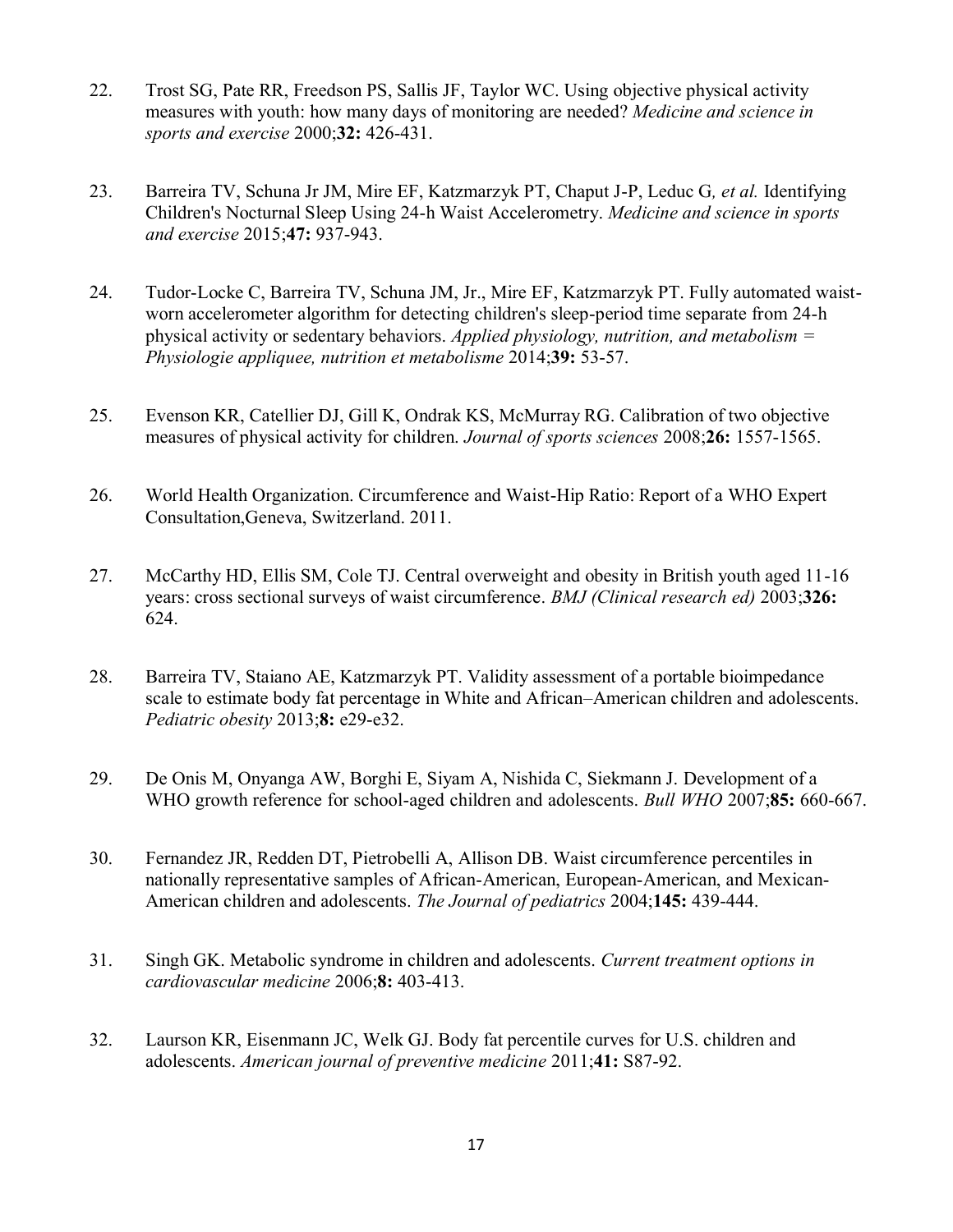# **Figure legends:**

Figure 1 Odds ratio for obesity, central obesity, high body fat among children by joint associations of birth weight, moderate-to-vigorous physical activity and sedentary behavior. Adjusted for highest parental education, maternal history of gestational diabetes, and child age, sex, infant feeding mode, gestational age, unhealthy diet pattern scores, healthy diet pattern scores, and sleeping times. \*P<0.05.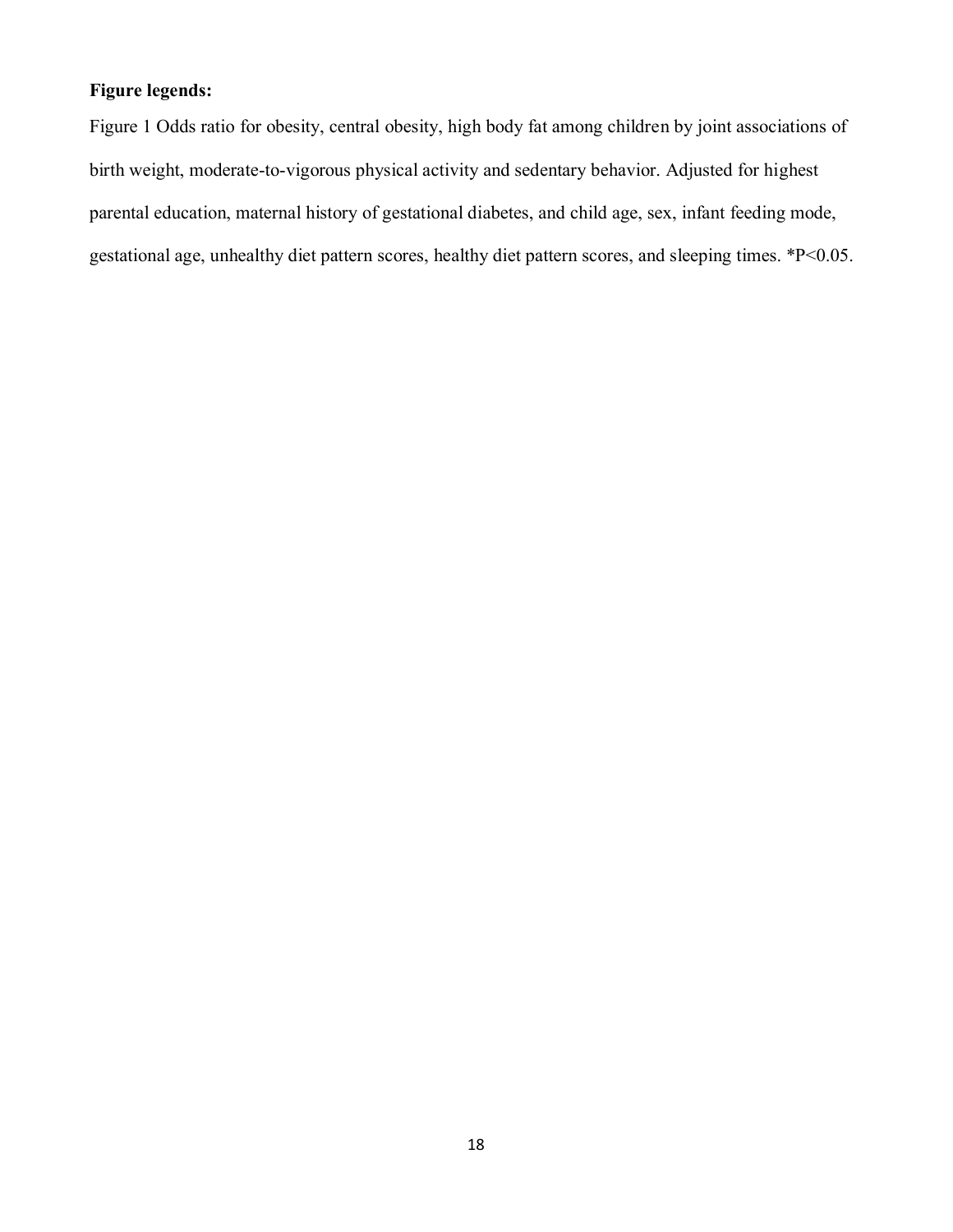

Figure 1 Odds ratio for obesity, central obesity, high body fat among children by joint associations of birth weight, moderate-to-vigorous physical activity and sedentary behavior. Adjusted for highest parental education, maternal history of gestational diabetes, and child age, sex, infant feeding mode, gestational age, unhealthy diet pattern scores, healthy diet pattern scores, and sleeping times. \*P<0.05.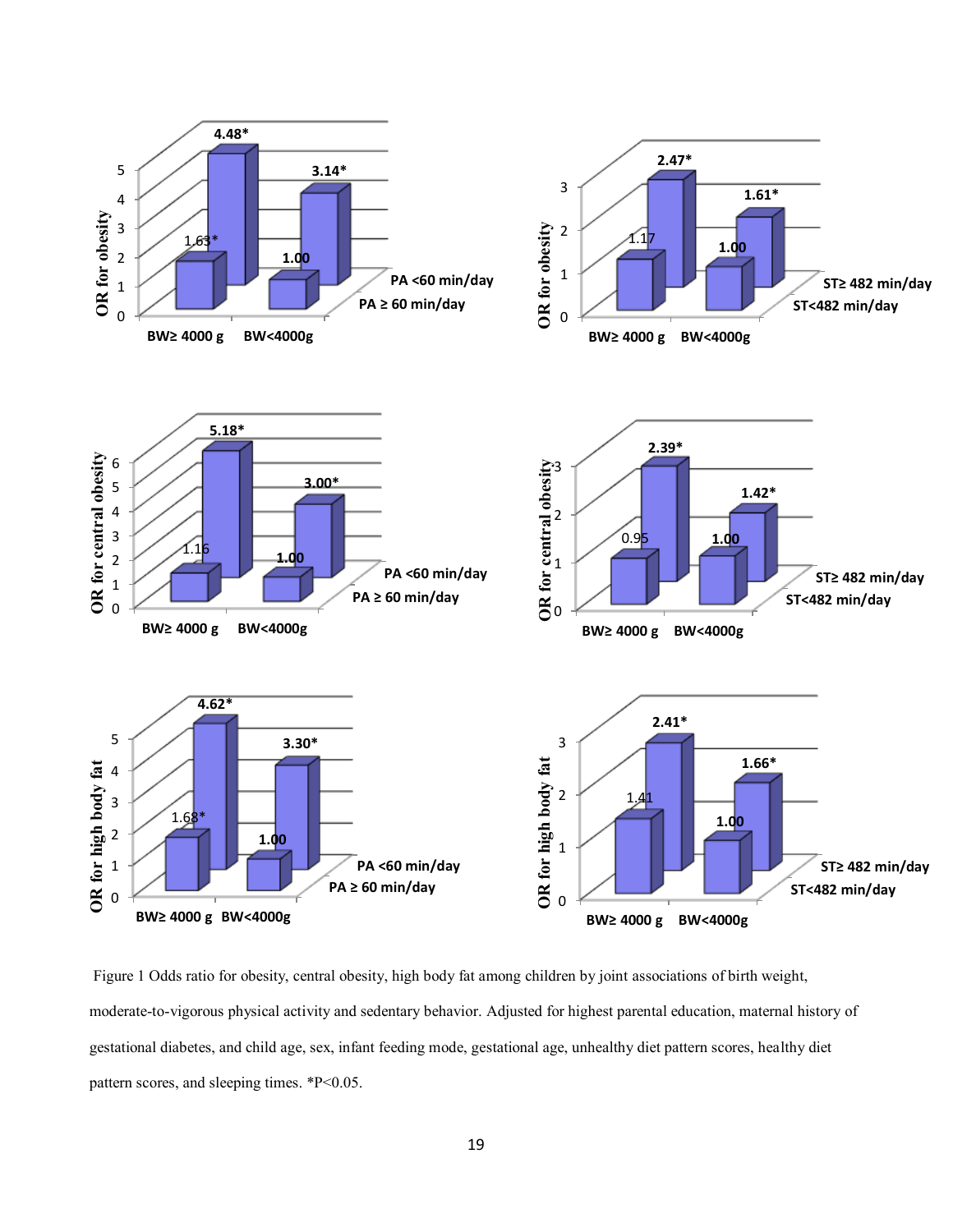|                                                   | Overall    | Normal             | High birth | P value   |
|---------------------------------------------------|------------|--------------------|------------|-----------|
| Characteristic                                    | $(n=5088)$ | birth weight       | weight     |           |
|                                                   |            | $(n=4607)$         | $(n=481)$  |           |
| Age, mean (SD) year                               | 10.4(0.6)  | 10.4(0.6)          | 10.4(0.5)  | 0.12      |
| Male, %                                           | 45.7       | 44.3               | 58.4       | < 0.001   |
| Body weight, mean (SD) kg                         | 37.5(9.4)  | 37.1(9.3)          | 40.6(9.9)  | < 0.001   |
| Body height, mean (SD) cm                         | 142(7.5)   | 142(7.5)           | 145(7.5)   | < 0.001   |
| Body mass index, mean (SD) $\text{kg/m}^2$        | 18.4(3.4)  | 18.3(3.4)          | 19.1(3.7)  | < 0.001   |
| Waist circumference, mean (SD) cm                 | 64.2(8.9)  | 64.1(8.8)          | 66.1(9.1)  | < 0.001   |
| Body Fat, mean (SD) %                             | 20.8(7.6)  | 20.8(7.6)          | 21.2(8.1)  | 0.31      |
| Birth weight, mean (SD) g                         | 3277 (581) | 3171 (495)         | 4294 (295) | < 0.001   |
| Moderate-to-vigorous physical activity, mean (SD) | 60.0(24.8) | 59.4 (24.7)        | 65.0(25.2) | < 0.001   |
| min/day                                           |            |                    |            |           |
| Sedentary, mean (SD) min/day                      | 517 (68.2) | 517 (68.5)         | 513 (65.6) | 0.23      |
| Obesity, % <sup>a</sup>                           | 12.3       | 11.8               | 16.8       | 0.001     |
| Central obesity, % b                              | 9.9        | 9.5                | 13.3       | $0.008\,$ |
| High body fat, % c                                | 8.3        | $\boldsymbol{8.0}$ | $11.0\,$   | 0.02      |
| Parental education, %                             |            |                    |            | 0.84      |
| Did not complete high school                      | 17.7       | 17.8               | 16.8       |           |
| Completed high school/some college                | 42.7       | 42.7               | 42.6       |           |
| Bachelor's degree or postgraduate degree          | 39.6       | 39.5               | 40.5       |           |
| Maternal history of gestational diabetes, %       | 4.3        | 4.1                | 6.9        | 0.004     |
| Pregnancy term, mean (SD) weeks                   | 38.6(2.2)  | 38.5(2.2)          | 39.6(1.6)  | < 0.001   |
| Infant breast feeding, %                          |            |                    |            | 0.22      |
| Exclusive breast feeding                          | 37.4       | 37.0               | 41.4       |           |
| Mixed feeding                                     | 47.0       | 47.2               | 44.5       |           |
| Weaned from breast feeding                        | 1.1        | 1.2                | 0.6        |           |
| Exclusive formula feeding                         | 14.4       | 14.5               | 13.5       |           |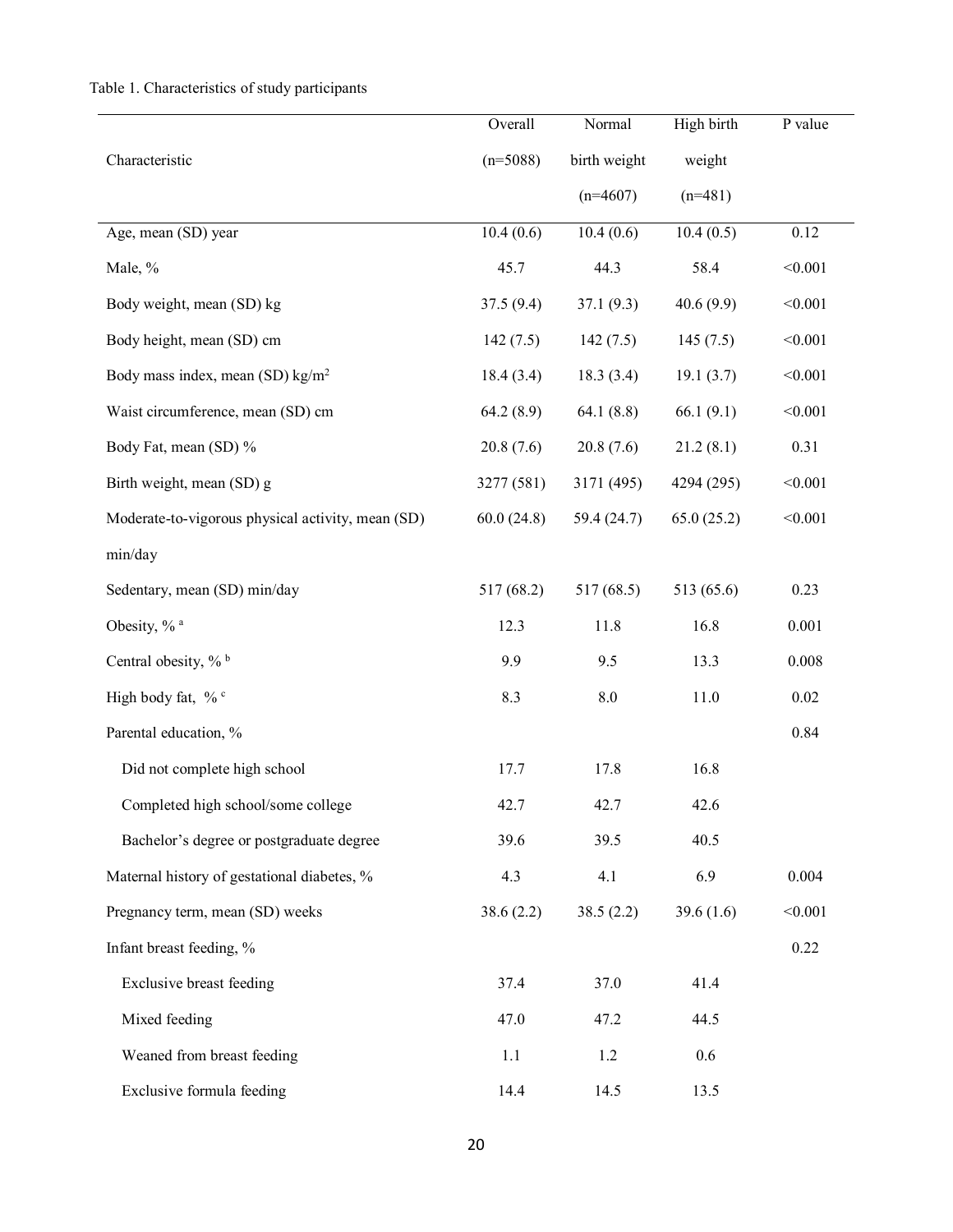| Unhealthy diet pattern score, mean (SD)    | $-0.11(0.89)$ | $-0.11(0.89)$ | 0.02(0.97) | 0.061 |
|--------------------------------------------|---------------|---------------|------------|-------|
| Healthy diet pattern score, mean (SD)      | $-0.00(0.99)$ | $-0.01(0.99)$ | 0.02(0.97) | 0.56  |
| Duration of night sleep, mean (SD) minutes | 528 (53.0)    | 528 (52.9)    | 529 (54.4) | 0.62  |

Data are means (SD) or number (percentage).

<sup>a</sup> Obesity was defined as BMI z-score >+2 SD for age and gender specific distribution based on from the World Health Organization growth reference.

 $<sup>b</sup>$  Central obesity was defined as waist circumference  $\geq$ 90<sup>th</sup> percentile for age and gender specific distribution using</sup>

#### NHANES III reference.

<sup>c</sup>High body fat was defined as body fat ≥90th percentile for age and gender specific distribution using NHANES IV reference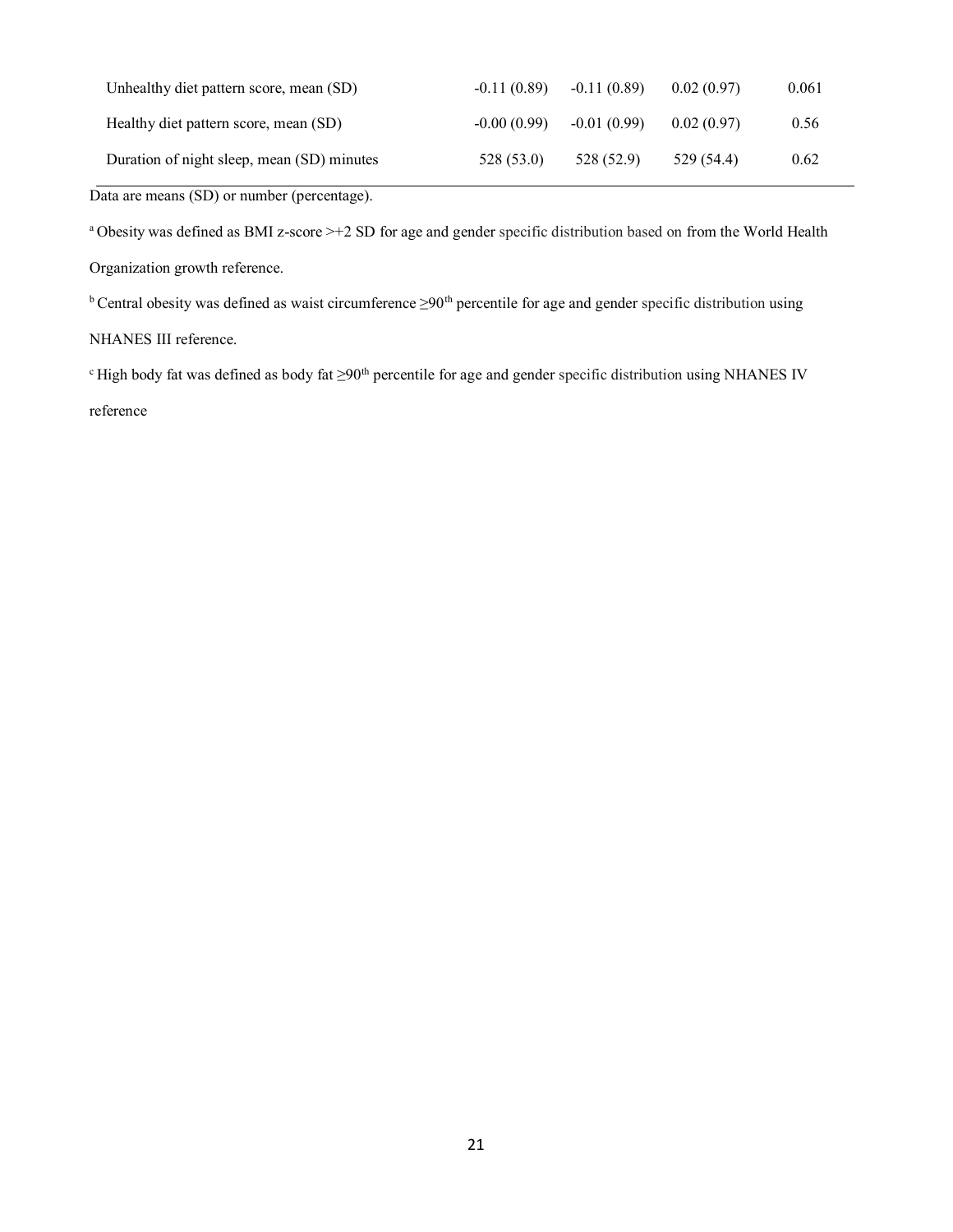Table 2. Odds ratios for obesity, central obesity, high body fat by different effects of birth weight, moderate-to-vigorous physical activity and sedentary behavior

|                    | Birth                                   |     | Obesity                 |                         | Central obesity        |        | High body fat           |  |
|--------------------|-----------------------------------------|-----|-------------------------|-------------------------|------------------------|--------|-------------------------|--|
| weight             |                                         | No. | OR (95%CI) <sup>a</sup> | No.                     | OR (95%CI)<br>$\rm{a}$ | No.    | OR (95%CI) <sup>a</sup> |  |
| Mod-to-vig phy act |                                         |     |                         |                         |                        |        |                         |  |
| Low                | Normal                                  | 411 | $1.00\,$                | 340                     | 1.00                   | 306    | 1.00                    |  |
| Low                | High                                    | 53  |                         | $1.50(1.03-2.06)$<br>49 | $1.76(1.23 -$          | 41     | $1.43(1.02 -$           |  |
|                    |                                         |     |                         |                         | 2.51)                  |        | 2.01)                   |  |
| High               | Normal                                  | 132 | 1.00                    | 98                      | $1.00\,$               | 64     | 1.00                    |  |
|                    | High                                    |     |                         |                         | $1.08(0.59-$           |        | $1.60(0.99-$            |  |
| High               | $28\,$<br>$1.55(0.97 - 2.48)$<br>$15\,$ |     | 12<br>1.96)             |                         | 2.60)                  |        |                         |  |
| Sedentary time     |                                         |     |                         |                         |                        |        |                         |  |
| High               | Normal                                  | 431 | 1.00                    | 344                     | 1.00                   | 293    | 1.00                    |  |
|                    | High                                    |     |                         |                         | $1.65(1.18-$           | 42     | 1.43 (1.04-             |  |
| High               |                                         | 66  | $1.53(1.12-2.09)$       | 54                      | 2.31)                  |        | 1.96)                   |  |
| Low                | normal                                  | 112 | $1.00\,$                | 94                      | $1.00\,$               | $77\,$ | 1.00                    |  |
|                    | High                                    |     |                         |                         | $0.92(0.46 -$          |        | $1.36(0.77-$            |  |
| Low                |                                         | 15  | $1.14(0.63 - 2.07)$     | $10\,$                  | 1.87)                  | 11     | 2.41)                   |  |

BW, birth weight; high birth weight defined as birth weight ≥4 000g; high moderate-to-vigorous physical activity was defined as accumulating at least 60 minutes of moderate-to-vigorous physical activity daily; high sedentary time defined as accumulating at least 482 minutes of sedentary time daily.

Adjusted for highest parental education, maternal history of gestational diabetes, infant feeding mode, gestational age, and child age, sex, unhealthy diet pattern scores, healthy diet pattern scores, and sleeping times.